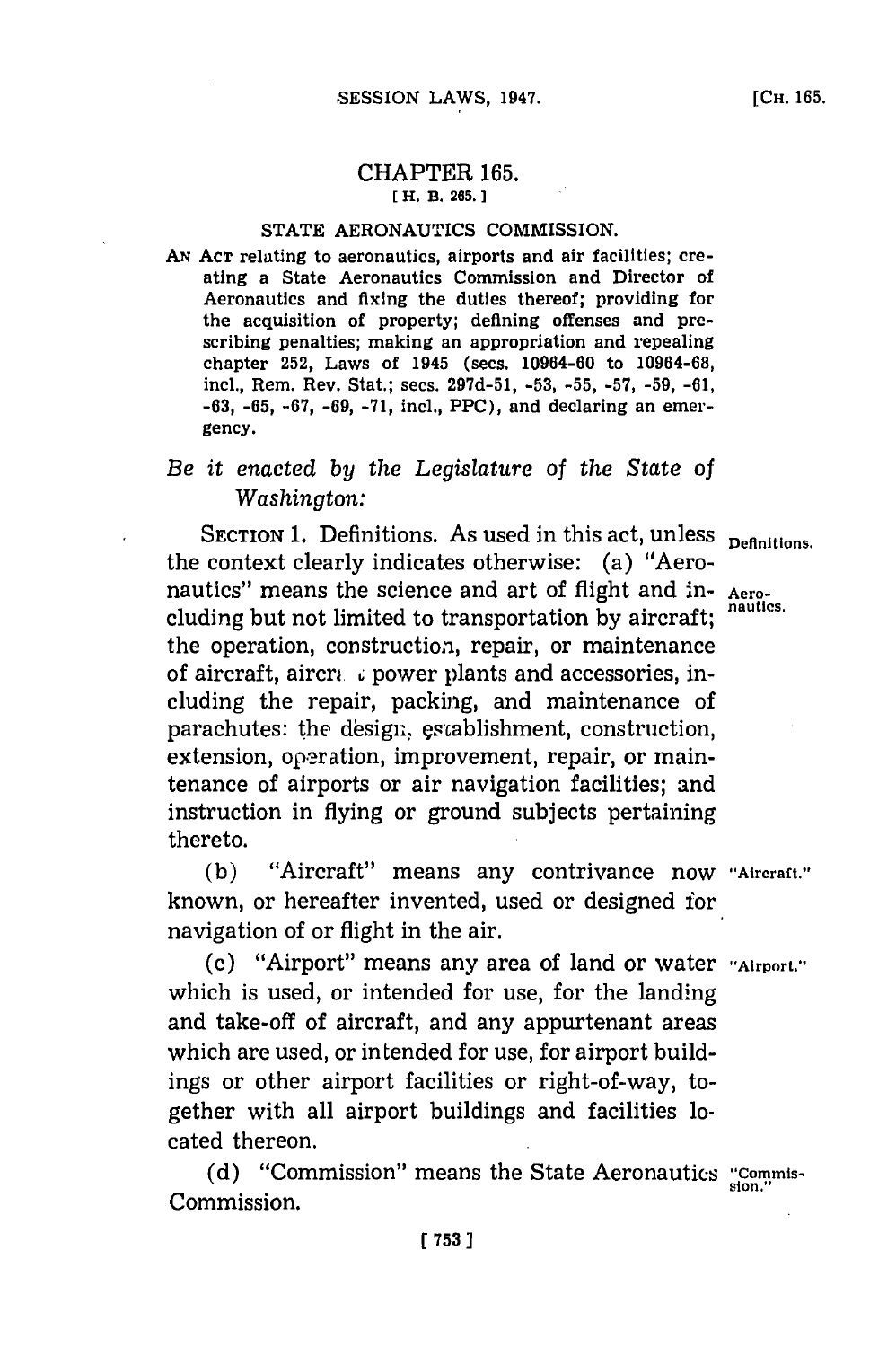"Director." (e) "Director" means the Director of Aeronautics of this state.

"State" or  $( f )$  "State" or "this state" means the State of "this state." Washington.

"Air (g) "Air navigation facility" means any facility,<br>navigation **ought** other than one owned or operated by the United **facil tY"** other than one owned or operated **by** the United States, used in, available for use in, or designed for use in aid of air navigation, including any structures, mechanisms, lights, beacons, markers, communicating systems, or other instrumentalities or devices used or useful as an aid, or constituting an advantage or convenience, to the safe taking-off, navigation, and landing of aircraft, or the safe and efficient operation or maintenance of an airport, and any combination of any or all of such facilities.

**The Terms** of aircraft" or "operate aircraft" or "operate aircraft" or "operate aircraft" means the use, navigation or piloting of aircraft in means the use, navigation or piloting of aircraft in the airspace over this state or upon any airport within this state.

**"Airman."** (i) "Airman" means any individual who engages, as the person in command or as pilot, mechanic, or member of the crew in the navigation of aircraft while under way, and any individual who is directly in charge of the inspection, maintenance, overhauling, or repair of aircraft engines, propellers, or appliances, and any individual who serves in the capacity of aircraft dispatcher or air-traffic controltower operator; but does not include any individual employed outside the United States, or any individual employed **by** a manufacturer of aircraft, aircraft engines, propellers, or appliances to perform duties as inspector or mechanic in connection therewith, or any individual performing inspection or mechanical duties in connection with aircraft owned or operated **by** him.

"Aeronautics (j) "Aeronautics instructor" means any individual who for hire or reward engages in giving instruction or offering to give instruction in flying or ground subljects pertaining to aeronautics, but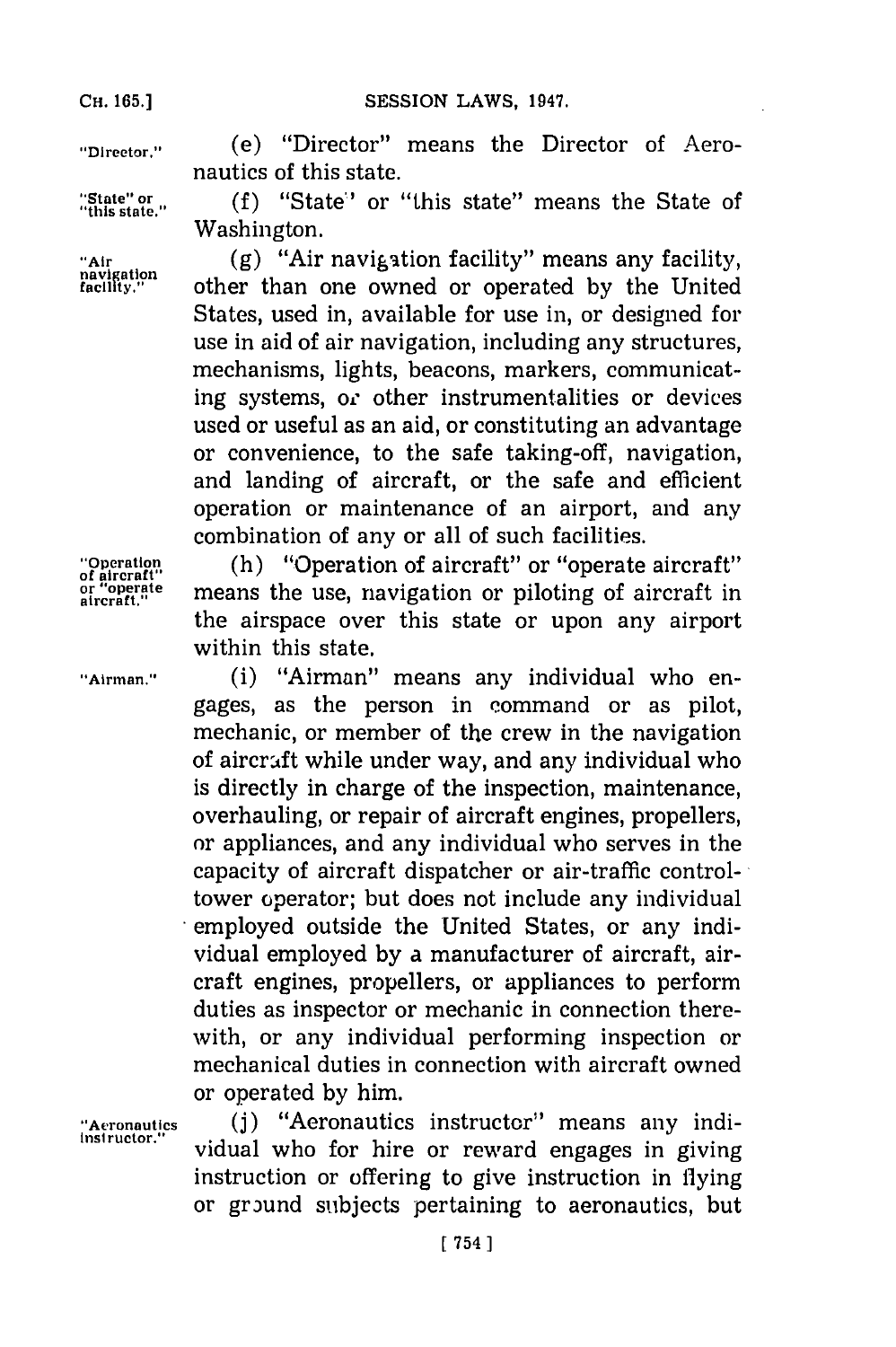excludes any instructor in a public school, university or institution of higher learning duly accredited and approved for carrying on collegiate work, who instructs in flying or ground subjects pertaining to aeronautics, while in the performance of his duties at such school, university or institution.

 $(k)$  "Air school" means any person who adver- "Air school." tises, represents or holds out as giving or offering to give instruction in flying or ground subjects pertaining to aeronautics whether for or without hire or reward; but excludes any public school, university, or institution of higher learning duly accredited and approved for carrying on collegiate work.

**(1)** "Person" means any individual, firm, part- **"Person."** nership, corporation, company, association, joint stock association, or body politic; and includes any trustee, receiver, assignee, or other similar representative thereof.

(m) "Municipal" means pertaining to a munici- "Municipal." pality, and "Municipality" shall mean any county, city, town, authority, district or other political sub-

division or public corporation of this state.<br>'' (n) "Airport hazard" means any structure, "Airport object of natural growth, or use of land, which obstructs the airspace required for the flight of aircraft in landing or taking off at an airport or is otherwise hazardous to such landing or taking off.

(o) "State airway" means a route in the navi- **"State,** gable airspace over and above the lands or waters of this state, designated **by** the commission as a route suitable for air navigation.

**SEC.** 2. It is hereby declared that the purpose **Of Legislative purpose** this act is to further the public interest and aero- **and policy.** nautical progress **by** providing for the protection and promotion of safety in aeronautics; **by** cooperating in effecting uniformity of the laws and regulations relating to the development and regulation of aeronautics in the several states consistent with

**[CH. 165.**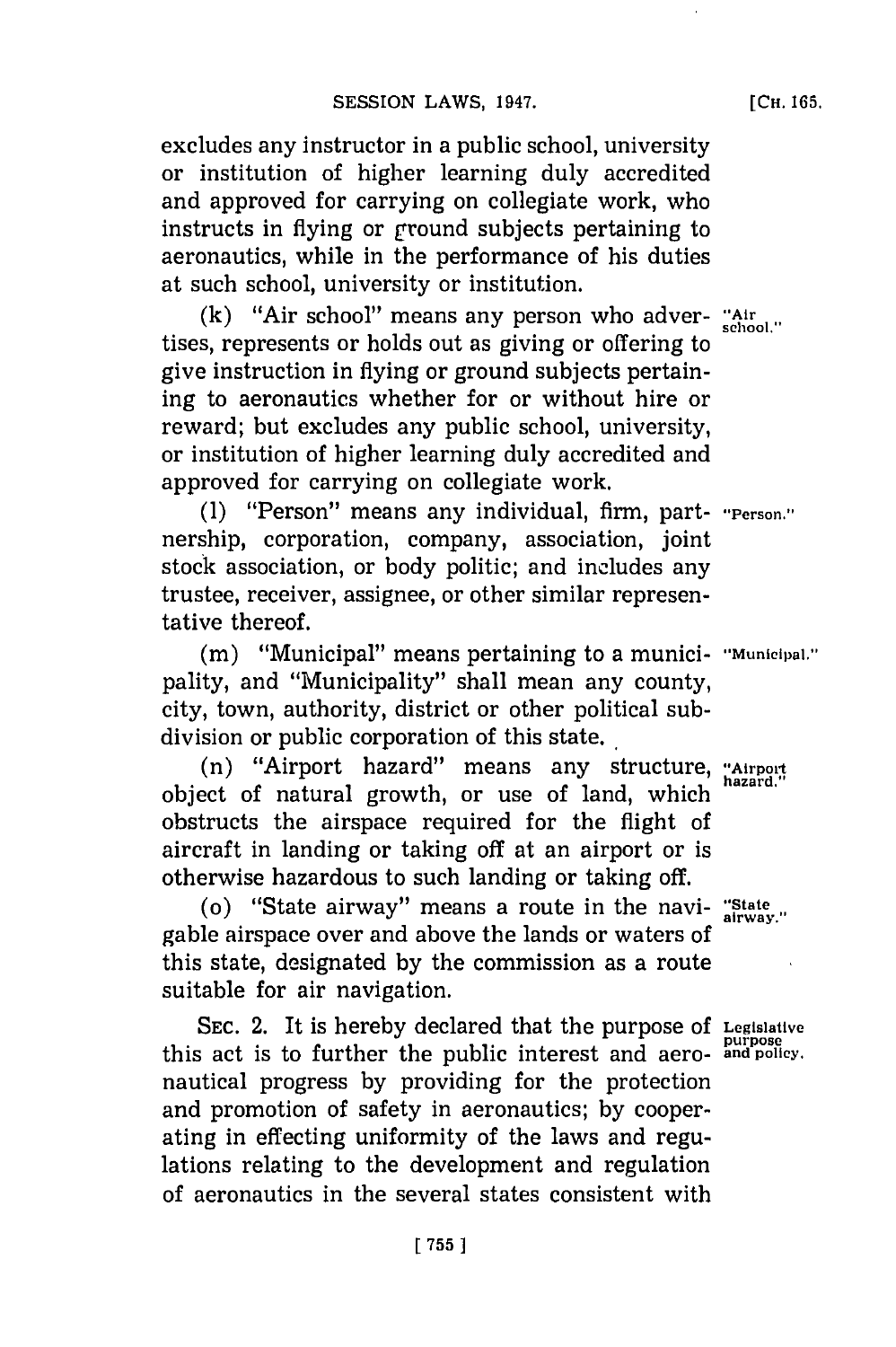$\cdot$ 

federal aeronautics laws and regulations; **by** granting to a state agency such powers and imposing upon it such duties that the state may properly perform its functions relative to aeronautics and effectively exercise its jurisdiction over persons and property within such jurisdiction, assist in the development of a statewide system of airports, cooperate with and assist the municipalities of this state and others engaged in aeronautics, and encourage and develop aeronautics; **by** establishing only such regulations as are essential in order that persons engaged in aeronautics of every character may so engage with the least possible restriction, consistent with the safety and the rights of others; and **by** providing for cooperation with the federal authorities in the development of a national system of civil aviation and for coordination of the aeronautical activities of those authorities and the authorities of this state.

**Commission** SEC. 3. There is hereby created the "Washington created. State Aeronautics Commission," to consist of six members, who shall be appointed **by** the Governor, **by** and with the advice and consent of the Senate, and who shall continue in office, as designated **by** the Governor at the time of appointment, through the **Ternms of** last day of the second, third, fourth, fifth, sixth and seventh calendar years, respectively, following the passage of this act. The successors of the members initially appointed shall be appointed for terms of five years except that any person appointed to **fill** a vacancy occurring prior to the expiration of any term shall be appointed only for the remainder of such term. Each member shall serve until the appoint-**Political** ment and qualification of his successor. No more than four of the members shall be appointed from the same political party and one member shall be chosen from each congressional district. **All** members of the Commission shall be citizens and bona fide residents of the state. No more than three members shall have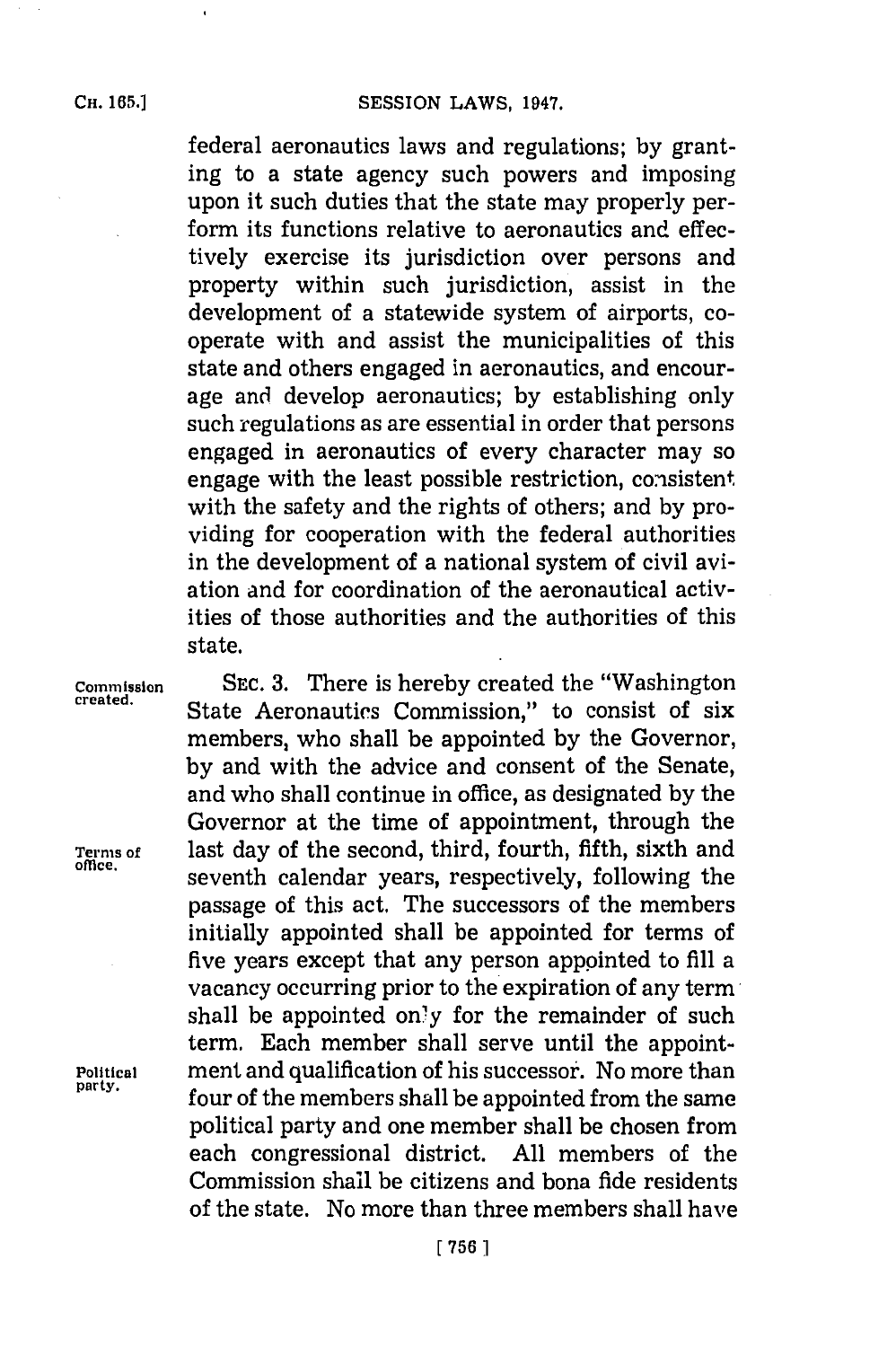any direct or indirect financial or pecuniary interest in civil aviation. No member shall receive any **compensa**salary for his services, but shall be reimbursed for actual and necessary expenses incurred **by** him in **Expenses.** the performance of his duties and shall be paid the sum of twenty-five dollars **(\$25)** per diem for each day actually spent in attending to his duties as a member of the Commission, but no member shall receive more than five hundred dollars **(\$500)** in any one year as per diem. The members of the Removal of Commission may be removed **by** the Governor for stoner. inefficiency, neglect of duty, or malfeasance in office in the manner provided **by** law for the removal of other public officials for like cause.

SEC. 4. A Director of Aeronautics shall be Director. appointed **by** the Commission and shall serve at the pleasure of the Commission. He shall be appointed with due regard to his fitness, **by** aeronautical education and **by** knowledge of and recent practical experience in aeronautics, for the efficient dispatch of the powers and duties duly vested in and imposed upon him. He shall devote his entire time to the duties of his office and shall not be actively engaged or employed in any other business, vocation, or employment, nor shall he have any pecuniary interest in or any stock in or bonds of any civil aeronautics enterprise. He shall receive a salary of not to exceed salary. seven thousand five hundred dollars **(\$7,500)** per year and shall be reimbursed for all traveling and **Expenses.** other expenses incurred **by** him in the discharge of his official duties.

He shall be the executive officer of the Commis- Director's sion and under its supervision shall administer the **duties.** provisions of this act and the rules, regulations and orders established thereunder and all other laws of the state relative to aeronautics. He shall attend, but not vote at, all meetings of the Commission. He shall be in charge of the offices of the Commission and responsible to the Commission for the prepara-

**[CH. 165.**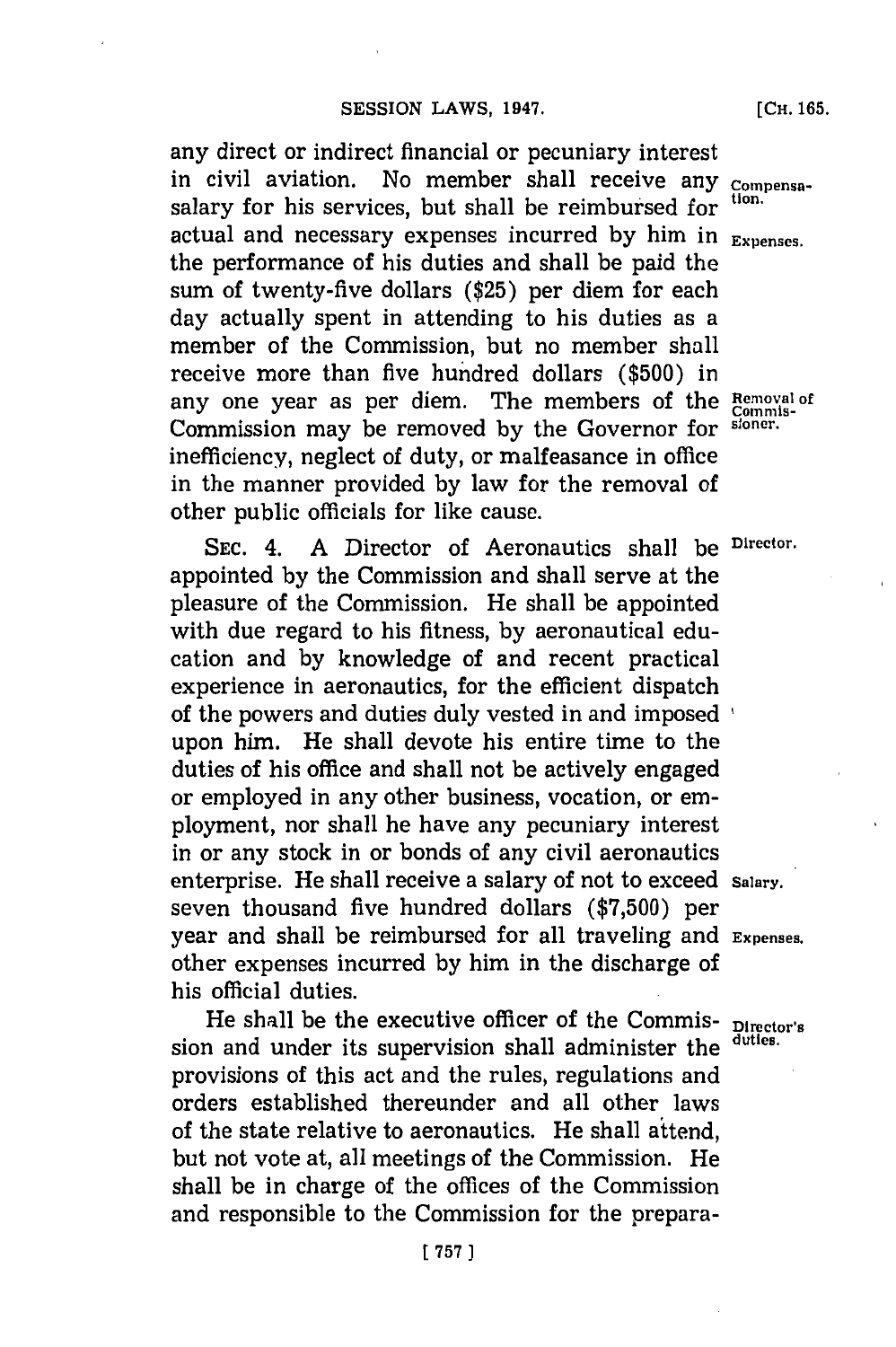tion of reports and the collection and dissemination of data and other public information relating to aeronautics. At the direction of the Commission, he shall, together with the chairman of the Commission, execute all contracts entered into **by** the Commission.

Appointment The Director shall appoint, subject to the ap-<br>
<u>of agents</u>, proval of the Commission such experts, field and or agents, **proval of the Commission such experts, field and** employees, office assistants, clerks, and other employees as may be required and authorized for the proper discharge of the functions of the Commission and for whose services funds have been appropriated.

Delegation The Commission may, by written order filed in by comparent its office, delegate to the Director any of the powers **its office, delegate to the Director any of the powers** or duties vested in or imposed upon it **by** this act. Such delegated powers and duties may be exercised **by** the Director in the name of the Commission.

**Organization** SEC. 5. The Commission shall, within thirty days<br> *of* Com-<br>
mission. after its appointment organize adopt a seal and **mission.** after its appointment, organize, adopt a seal, and **Seal.** make such rules and regulations for its administration, not inconsistent herewith, as it may deem expedient and may from time to time amend such rules and regulations. At such organization meeting it shall elect from among its members a chairman, a vice-chairman, and a secretary to serve for one year, and annually thereafter shall elect such officers; all to serve until their successors are appointed **Meetings,** and qualified. The Commission shall at its initial meeting fix a date and place for its regular meeting. Four members shall constitute a quorum, and **Quorum.** no action shall be taken **by** less than a majority of the Commission. Special meetings may be called as provided **by** its rules and regulations. Regular meetings shall be held at the Commission's established offices, but, whenever the convenience of the public or of the parties may be promoted, or delay or expense may be prevented, it may hold meetings, hearings or proceedings at any other place designated **by** it. The Commission shall transmit a report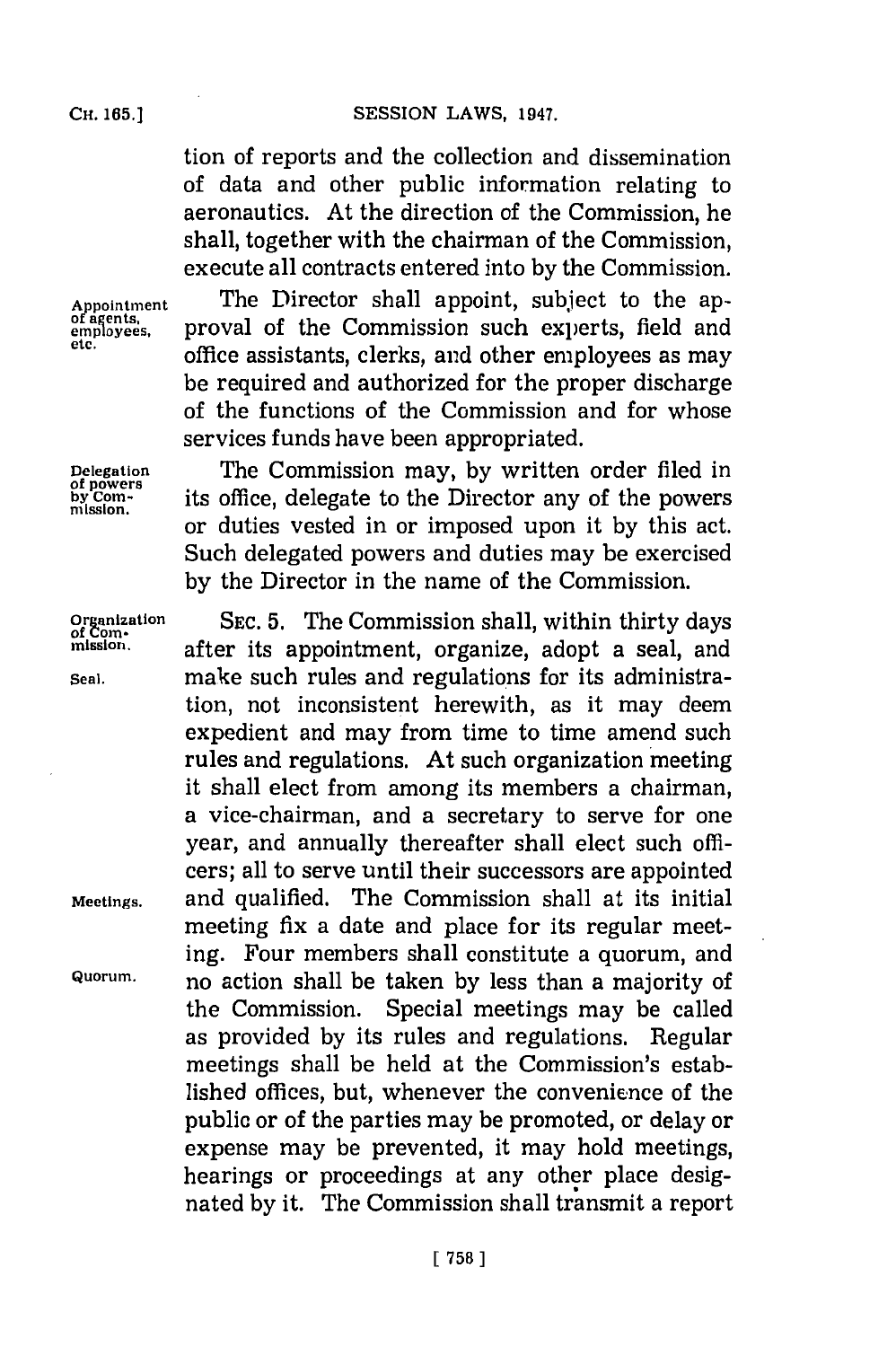In writing to the Governor before December **1** of **Report to** each year, which report shall contain a summary of its proceedings during the preceding fiscal year, a detailed and itemized statement of all revenue and of all expenditures made **by** or in behalf of the Commission, such other information as it may deem necessary or useful, and any additional **-**information which may be requested **by** the Governor. The fiscal year of the Commission shall conform to the fiscal year of the state.

**SEC. 6.** Suitable offices and office equipment shall **Offices.** be provided **by** the state for the Commission in a city in the state that it may designate and the Commission may incur the necessary expense for office furni- **Expenses.** ture, stationery, printing, incidental expenses, and other expenses necessary for the administration of this act.

SEC. 7. The Commission shall have general **Powers** and **duties of** supervision over aeronautics within this state. It is **Commission,** empowered and directed to encourage, foster, and assist in the development of aeronautics in this state and to encourage the establishment of airports and air navigation facilities. It shall cooperate with and assist the federal government, the municipalities of this state, and other persons in the development of aeronautics, and shall seek to coordinate the aeronautical activities of these bodies and persons. Municipalities are authorized to cooperate with the Commission in the development of aeronautics and aeronautical facilities in this state.

SEC. 8. The Commission may draft and recom-<br>
all the state is a commodition of state<br>  $\frac{1}{2}$ <br> **Representation** of state<br> **Representation**<br> **Representation**<br> **Representation**<br> **Representation**<br> **Representation** mend necessary legislation to advance the interests at hearings, of the state in aeronautics, represent the state in etc. aeronautical matters before federal agencies and other state agencies, and participate as party plaintiff or defendant or as intervener on behalf of the state or any municipality or citizen thereof in any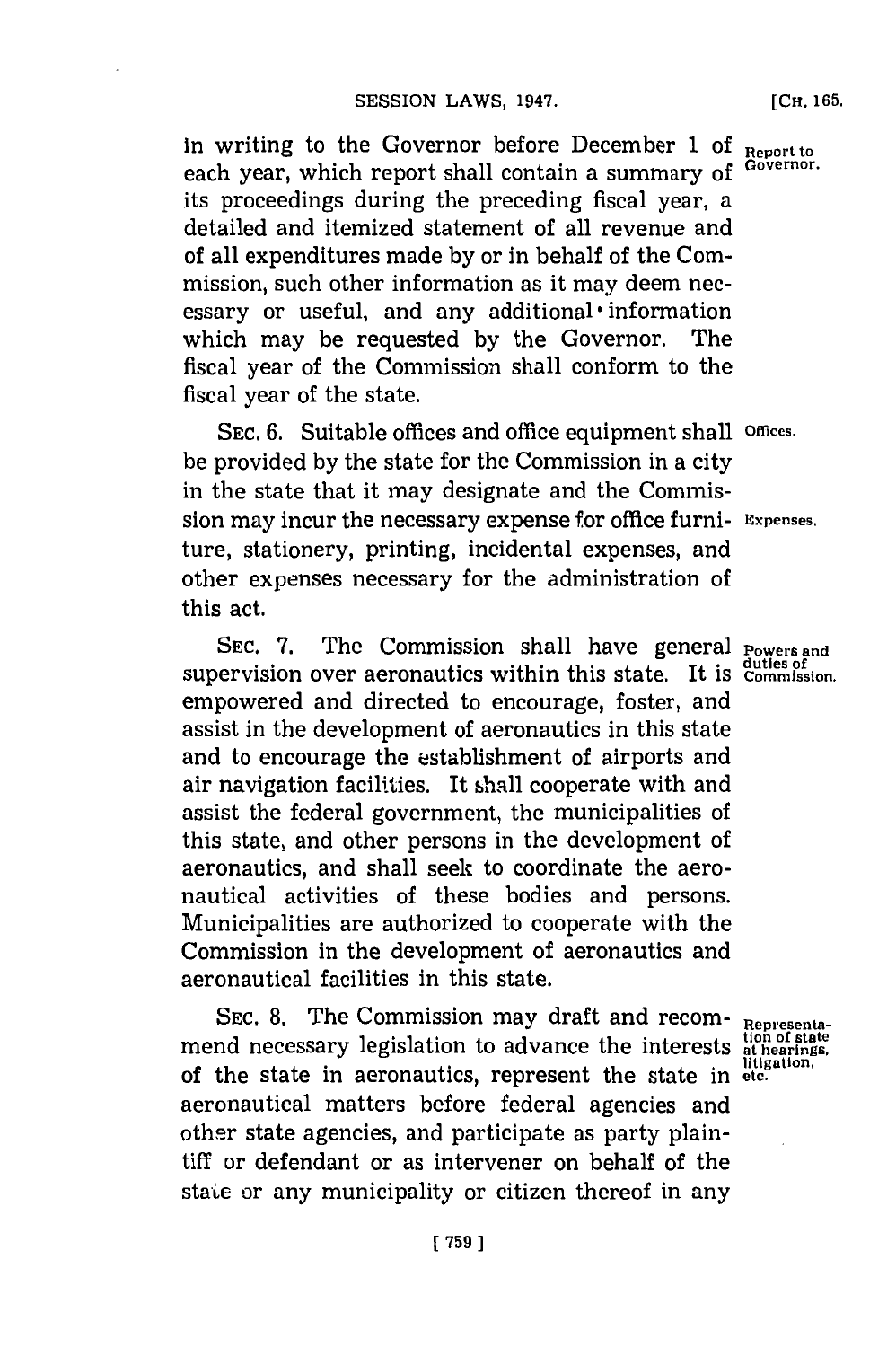controversy which involves the interest of the state in aeronautics.

**Assistance SEC. 9.** The Commission may make available its **and loans to municipali-** engineering and other technical services, with or without charge, to any municipality or person desiring them in connection with the planning, acquisition, construction, improvement, maintenance or operation of airports or air navigation facilities.

The Commission may render financial assistance **by** grant or loan or both to any municipality or municipalities acting jointly in the planning, acquisition, construction, improvement, maintenance, or operation of an airport owned or controlled, or to be owned or controlled **by** such municipality or municipalities, out of appropriations made **by** the Legislature for such purposes. Such financial assistance may be furnished in connection with federal or other financial aid for the same purposes: *Provided,* That no grant or loan or both shall be in excess of **Maximum** one hundred thousand dollars **(\$100,000)** for any loans. one project: *Provided further,* That no grant or loan or both shall be granted unless the municipality or municipalities acting jointly shall from their own funds match any funds made available **by** the Commission.

Agent for **The Commission is authorized to act as agent of** municipality can municipalities action initiative municipali-<br>ties. *any municipality or municipalities acting jointly,* upon the request of such municipality or municipalities, in accepting, receiving, receipting for and disbursing federal moneys, and other moneys public **May accept** or private, made available to finance, in whole or in part, the planning, acquisition, construction, improvement, maintenance or operation of a municipal airport or air navigation facility; and if requested **by** such municipality or municipalities may act as its or their agent in contracting for and supervising such planning, acquisition, construction, improvement, maintenance, or operation; and all municipali-

**ties.**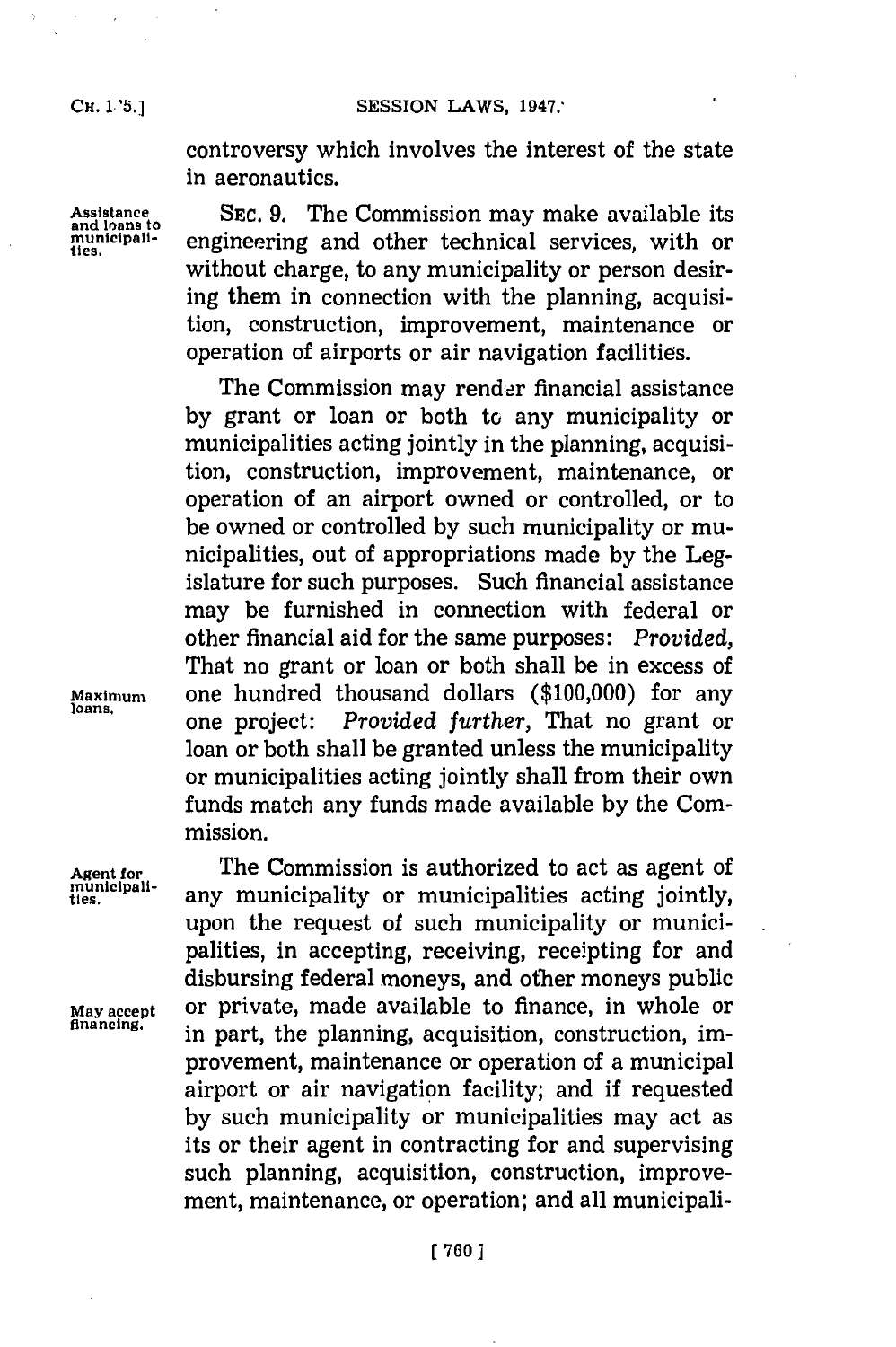ties are authorized to designate the Commission as their agent for the foregoing purposes. The Commission, as principal on behalf of the state, and any municipality on its own behalf, may enter into any contracts, with each other or with the United States or with any person, which may be required in connection with a grant or loan of Federal moneys for municipal airport or air navigation facility purposes. All federal moneys accepted under this section shall be accepted and transferred or expended **by** the Commission upon such terms and conditions as are prescribed **by** the United States. All moneys received by the Commission pursuant **Deposit** All moneys received by the Commission **pursuant** of funds. to this section shall be deposited in the State Treasury, and, unless otherwise prescribed **by** the authority from which such moneys were received, shall be kept in separate funds designated accord- **Trust.** ing to the purposes for which the moneys were made available, and held **by** the state in trust for such purposes. All such moneys are hereby appro-<br>priated for the purposes for which the same were purposes<br>mode excilently to be dishuped an expended in of trust. priated for the purposes for which the same were made available, to be disbursed or expended in accordance with the terms and conditions upon which they were made available.

SEC. 10. The Commission is authorized on behalf May acquire,<br>and in the name of the state, out of appropria-<br>ns and other moneys made available for such tain air of and in the name of the state, out of appropriations and other moneys made available for such **havigation**<br>*tacilities*, etc. purposes, to plan, establish, construct, enlarge, improve, maintain, equip, operate, regulate, protect and police airports, air navigation facilities, and air markers and/or air marking systems, either within or without the state, including the construction, installation, equipment, maintenance and operation at such airports of buildings and other facilities for the servicing of aircraft or for the comfort and accommodation of air travelers. For such purposes **Acquisition**<br>the Commission may by purchase gift device logge of lands. the Commission may by purchase, gift, devise, lease, condemnation or otherwise, acquire property, real or personal, or any interest therein, including ease-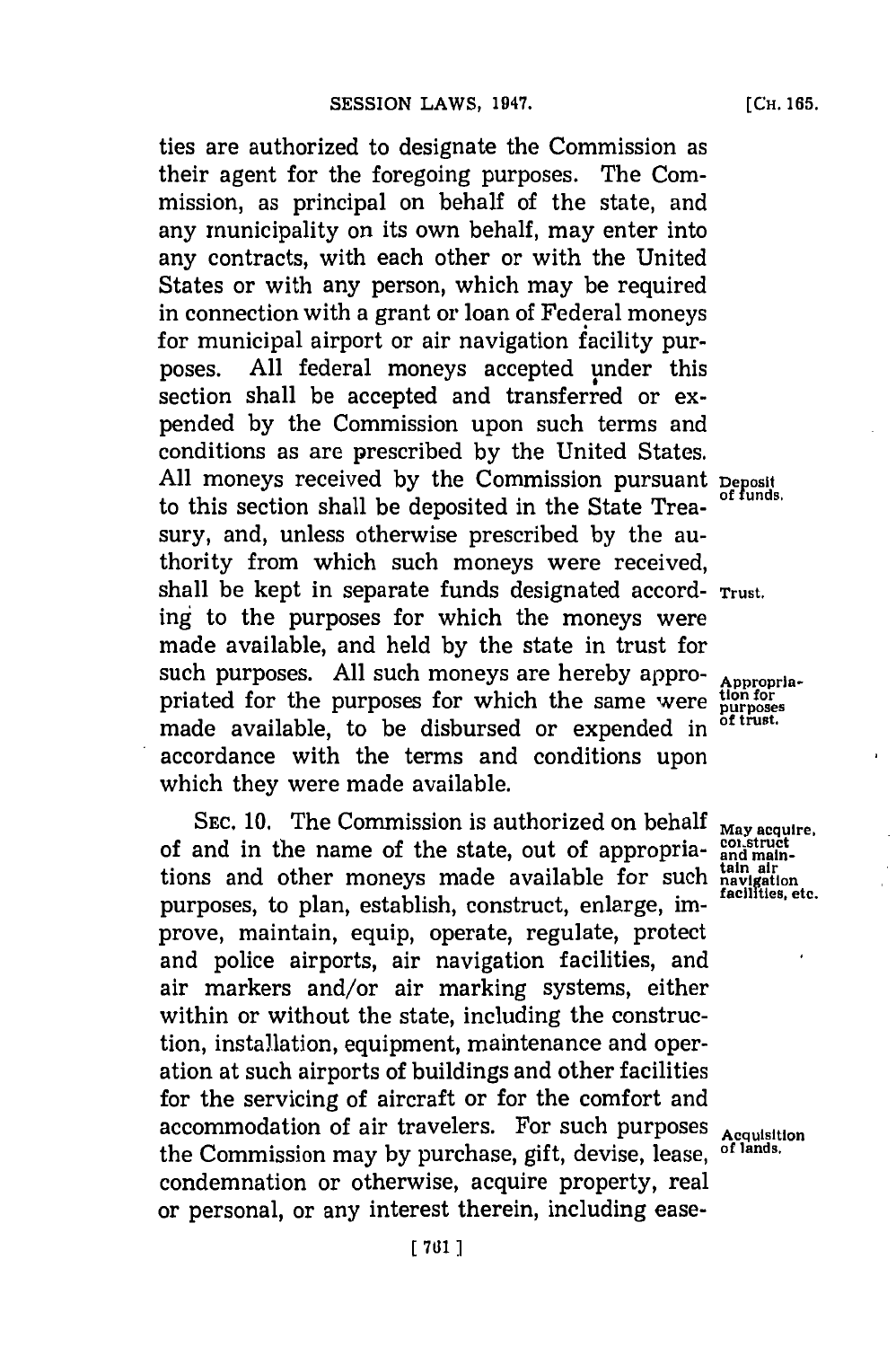## **CH. 65.]SESSION LAWS, 1947.**

ments or land outside the boundaries of an airport or airport site, as are necessary to permit safe and efficient operation of the airports or to permit the removal, elimination, marking or lighting of obstructions or airport hazards, or to prevent the establishment of airport hazards. In like manner the Commission may acquire existing airports and air navigation facilities: *Provided,* That it shall not acquire or take over any airport or air navigation facility owned or controlled **by** a municipality **Sale or** of this or any other state without the consent of **property,** such municipality. The Commission may **by** sale, lease, or otherwise, dispose of any such property, airport, air navigation facility, or portion thereof or interest therein. Such disposal **by** sale, lease, or otherwise, shall be in accordance with the laws of this state governing the disposition of other property of the state, except that in the case of disposals to any municipality or state government or the United States for aeronautical purposes incident thereto, the sale, lease, or other disposal may be effected in such manner and upon such terms as the Commission may deem in the best interest of the state. The **Exercise Commission may exercise any powers granted by of powers** this section iointly with any municipalities agencies **jointly,** this section jointly with any municipalities, agencies or departments of the state government, with other states or their municipalities, or with the United States.

**Authority SEC. 11.** Nothing contained in this act shall be restricted. construed to limit any right, power or authority of the state or a municipality to regulate airport hazards **by** zoning.

**condemna- SEC.** 12. In the condemnation of property authorized by this section, the Commission shall proceed in the name of the state in the manner that property is acquired **by** the State Highway Department for public uses.

disposal of<br>property.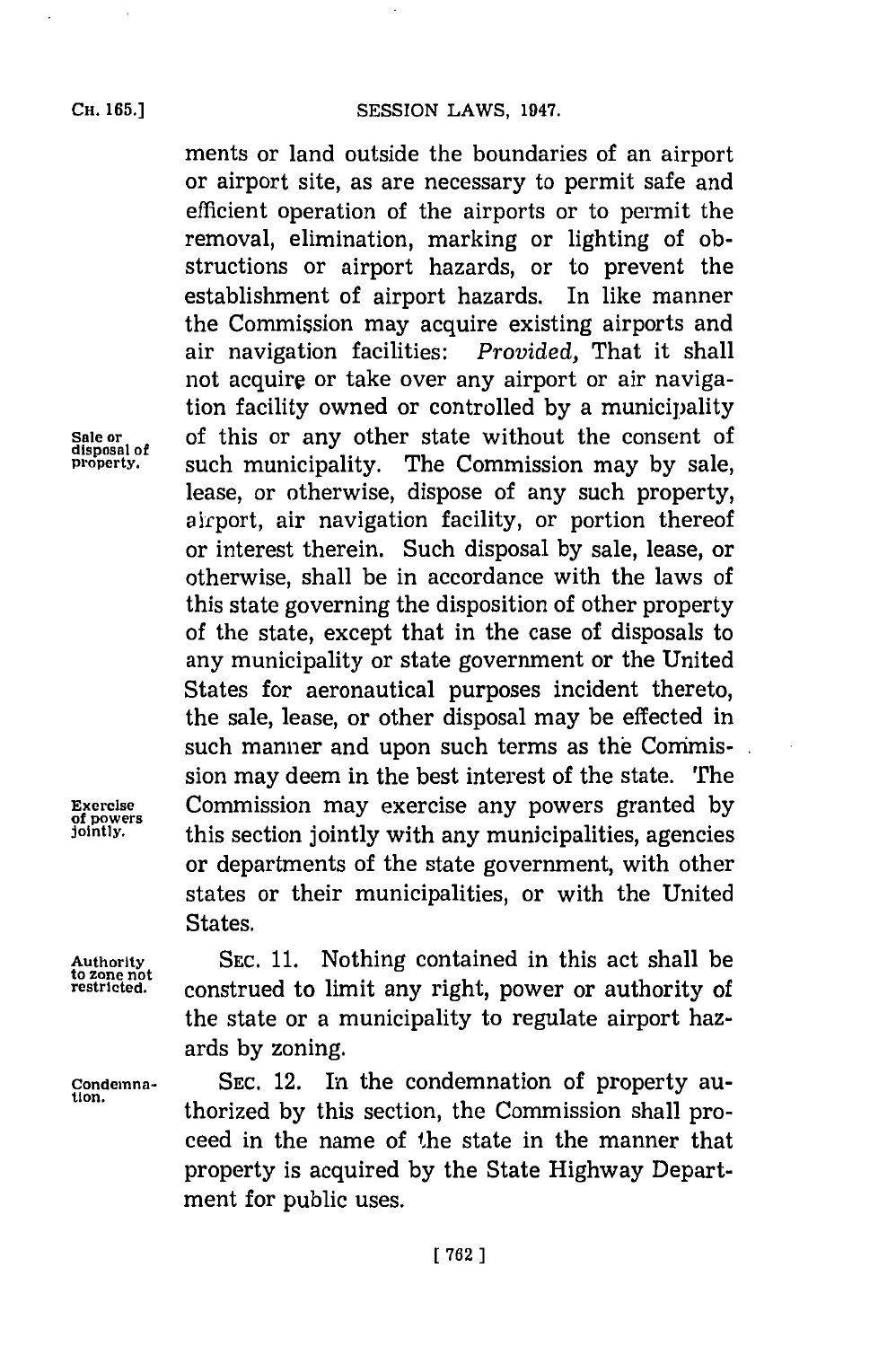SEC. 13. In operating an airport or air naviga- **Operation** of tion facility owned or controlled **by** the state, the **airports, etc.** Commission may enter into contracts, leases and other arrangements for a term not exceeding twentyfive years with any persons granting the privilege Contracts of using or improving such airport or air navigation facility or any portion or facility thereof, or space therein for commercial purposes, conferring the privilege of supplying goods, commodities, things, services or facilities at such airport or air navigation facility, or making available services to be furnished **by** the Commission or its agents at such airport or air navigation facility. In each case the Commission **Fees for** may establish the terms and conditions and fix the **services.** charges, rentals, or fees for the privileges or services, which shall be reasonable and uniform for the same class of privilege or service and shall be established with due regard to the property and improvements used and the cost of operation to the state: *Provided,* That in no case shall the public be de- **Equal use** prived of its rightful, equal and uniform use of the airport, air navigation facility, or portion or facility thereof.

**SEC.** 14. The Commission may **by** contract, lease **Lease of airports.** or other arrangement, upon a consideration fixed **by** it, grant to any qualified person for a term not to exceed twenty-five years the privilege of operating, as agent of the state or otherwise, any airport owned or controlled **by** the state: *Provided,* That no such person shall be granted any authority to operate the airport other than as a public airport or to enter into any contracts, leases, or other arrangements in colinection with the operation of the airport which the Commission might not have undertaken under section **13** herein.

SEC. **15.** To enforce the payment of any charges **Liens for** for repairs to, improvements, storage or care of any repairs, etc. personal property made or furnished by the Com-

**seand**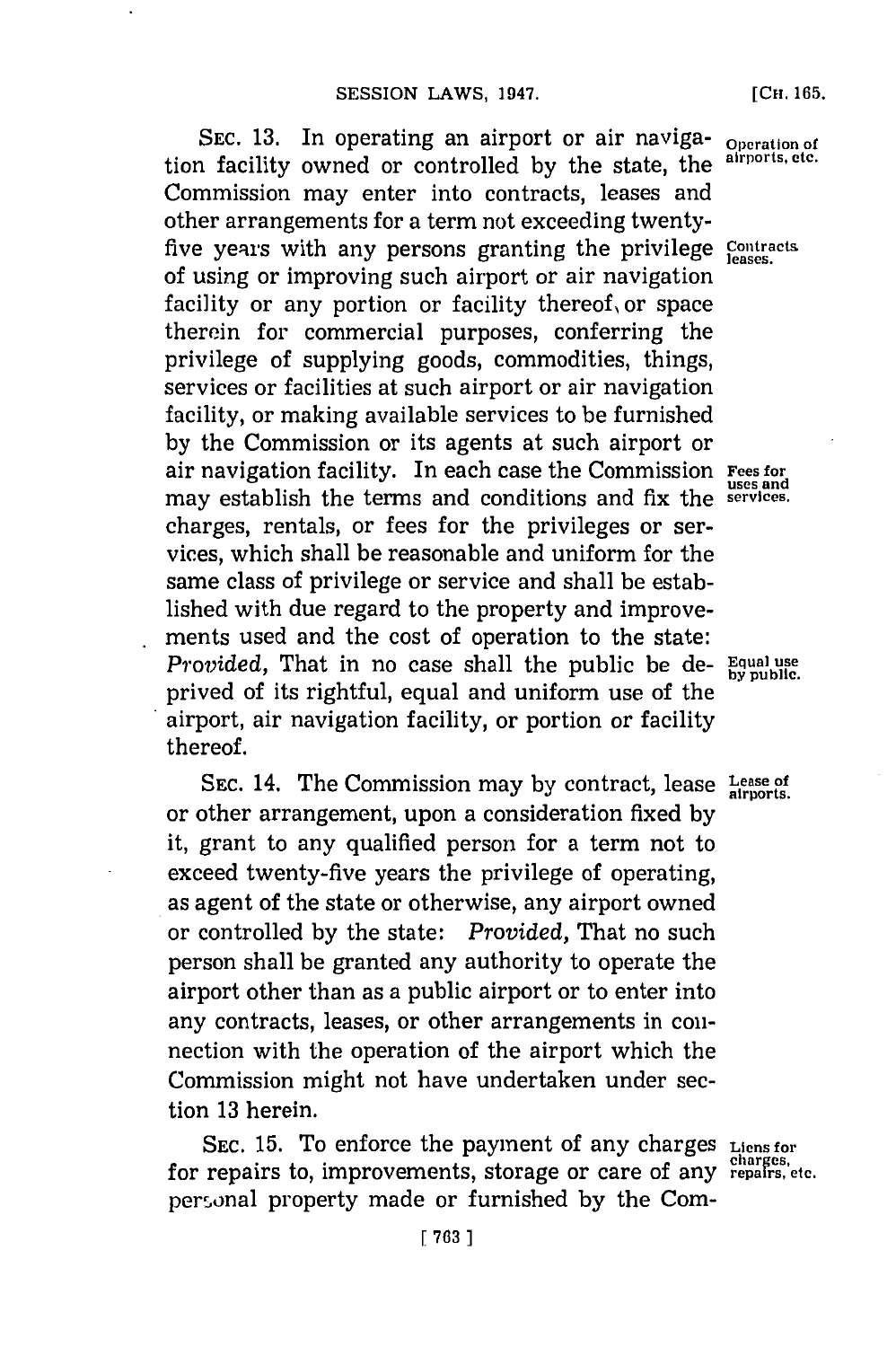mission or its agents in connection with the operation of an airport or air navigation facility owned or operated **by** the state, the state shall have liens on such property, which shall be enforceable **by** the Commission as provided **by** law.

Appropria-<br>tion for trust<br>purposes.

**Authority to** SEC. **16.** The Commission is authorized to accept, expend **receive**, receipt for, disburse and expend federal moneys, and other moneys public or private, made available to accomplish, in whole or in part, any of the purposes of this section. **All** federal moneys accepted under this section shall be accepted and **Condition** expended **by** the Commission upon such terms and **of grants, loans, etc.** conditions as are prescribed **by** the United States. In accepting federal moneys under this section, the Commission shall have the same authority to enter into contracts on behalf of the state as is granted to the Commission under section **9** of this act with respect to federal moneys accepted on behalf of **Deposit** municipalities. **All** moneys received **by** the Corn- **with State Treasurer,** mission pursuant to this section shall be deposited in the State Treasury, and, unless otherwise prescribed **by** the authority from which such moneys were re-**Trust.** ceived, shall be kept in separate funds designated according to the purposes for which the moneys were made available, and held **by** the state in trust for such purposes. All such moneys are hereby **purposes,** appropriated for the purpose of which the same were made available, to be disbursed or expended in accordance with the terms and conditions upon which they were made available.

**State** SEC. **17.** The Commission may designate, design, **airways,** and establish, expand, or modify a state airways system which will best serve the interest of the state. It may chart such airways system and arrange for publication and distribution of such maps, charts, **Coordination** notices and bulletins relating to such airways as **with Federal** may be required in the public interest. The system shall be supplementary to and coordinated in design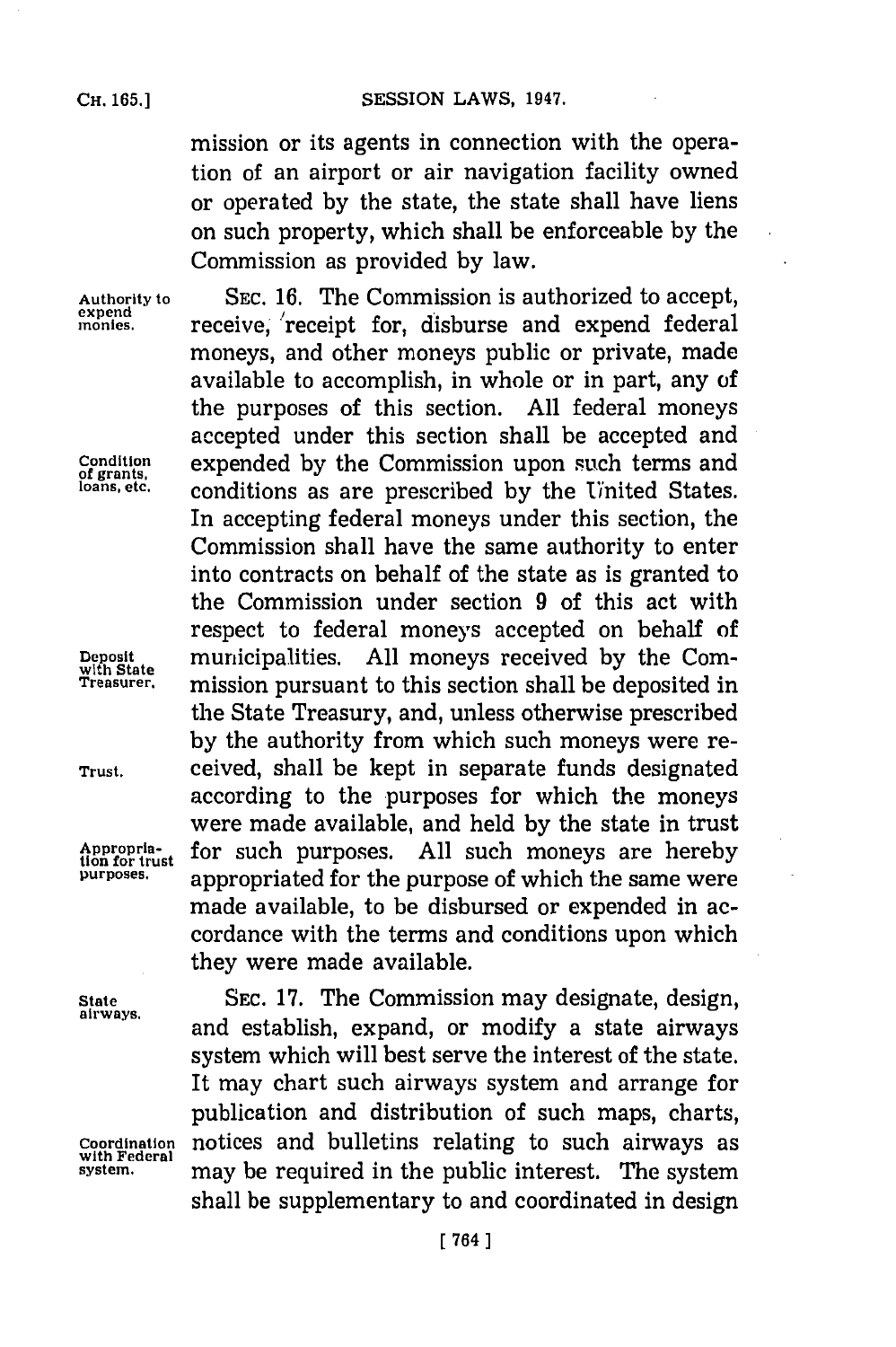and operation with the Federal airways system. It may include all types of air navigation facilities, conformance whether publicly or privately owned: *Provided*, with Federal public of the safety That such facilities conform to Federal safety standards.

**SEC. 18.** The Commission may enter into any **Contracts.** contracts necessary to the execution of the powers granted it **by** this act. **All** contracts made **by** the Commission, either as the agent of the state or as the agent of any municipality, shall be made pursuant to the laws of the state governing the making of like contracts: *Provided,* That where the planning, acquisition, construction, improvement, maintenance, or operation of any airport, or air navigation facility is financed wholly or partially with federal moneys, the Commission as agent of the state or of any municipality, may let contracts in the manner prescribed **by** the Federal authorities acting under the laws of the United States and any rules or regulations made thereunder.

**SEC. 19.** The Commission shall grant no exclu- **No exclusive** sive right for the use of any landing area or air **be granted**. navigation facility under its jurisdiction. This section shall not be construed to prevent the making of contracts, leases and other arrangements pursuant to this act.

**SEC.** 20. The acquisition of any lands or interest **Purposes of acteurs of the manufacture of the planning, acqui-** to the public pursuant to this act, the planning, acqui- to be public sition, establishment, construction, improvement, **ernrnental.** maintenance, equipment, and operation of airports and air navigation facilities, whether **by** the state separately or jointly with any municipality or municipalities, and the exercise of any other powers herein granted to the Commission are hereby declared to be public and governmental functions, exercised for a public purpose, and matters of public necessity. **All** lands and other property and privileges acquired and used **by** or on behalf of the state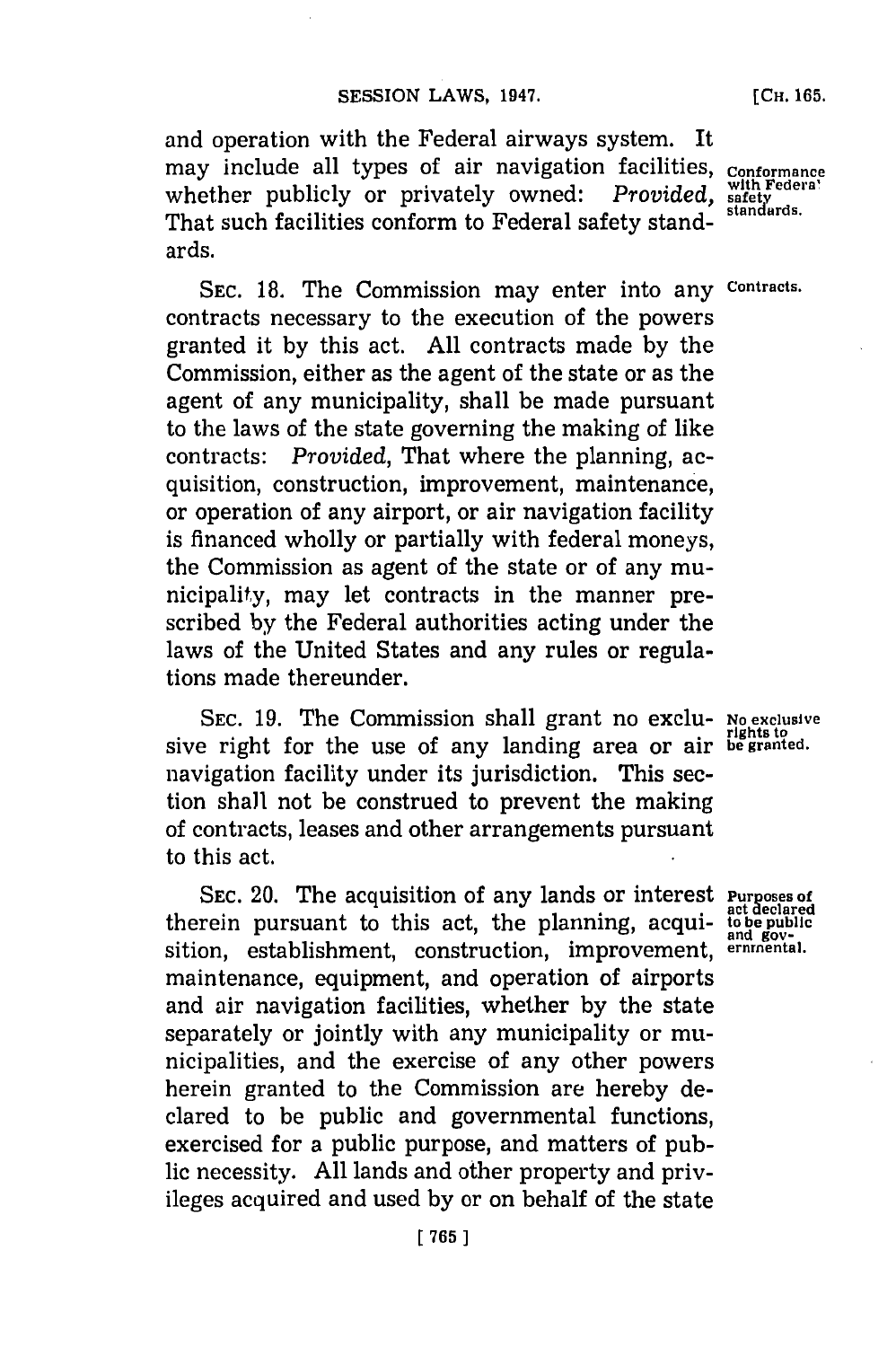## **CH. 165.1**

## SESSION LAWS, 1947.

'in the manner and for the purposes enumerated in this act shall and are hereby declared to be acquired and used for public and governmental purposes and as a matter of public necessity.

Rules and SEC. 21. The Commission may perform such acts, regulations. issue and amend such orders, make, promulgate, and amend such reasonable general rules, regulations and procedures, and establish such minimum standards, consistent with the provisions of this act, as it shall deem necessary to perform its duties hereunder; all commensurate with and for the purpose of protecting and insuring the general public interest and safety, the safety of persons operating, using or traveling in aircraft or persons receiving instruction in flying or ground subjects pertaining to aeronautics, and the safety of persons and property on land or water, and developing and promoting aeronautics in **fac lites** this state. No rule or regulation of the Commission shall apply to airports or air navigation facilities owned or operated by the United States.

Airports and<br>facilities<br>owned by<br>the United<br>States.

Rules and The Commission shall keep on file with the Secretiations<br>to be filed retary of State, and at the principal office of the Com-<br>with Secreretary of State, and at the principal office of the Commission, a copy of all its rules and regulations for public inspection.

**Publication The Commission shall provide for the publica-** and dis-<br> *And* distribution. <br> **Publication and** *and and and and and and and and and and and and and* tion and general distribution of all its orders, rules, regulations and procedures having general effect.

**Unlawful SEC.** 22. It shall be unlawful for any person to **acts,** operate an aircraft in the air, or on the ground or water, while under the influence of intoxicating liquor, narcotics, or other habit-forming drug, or to operate an aircraft in the air or on the ground or water, in a careless manner so as to endanger the life or property of another. In any proceeding charging careless or reckless operation of aircraft in violation of this section, the court in determining whether the operation was careless or reckless may consider the standards for safe operation of aircraft

**tary of**<br>State.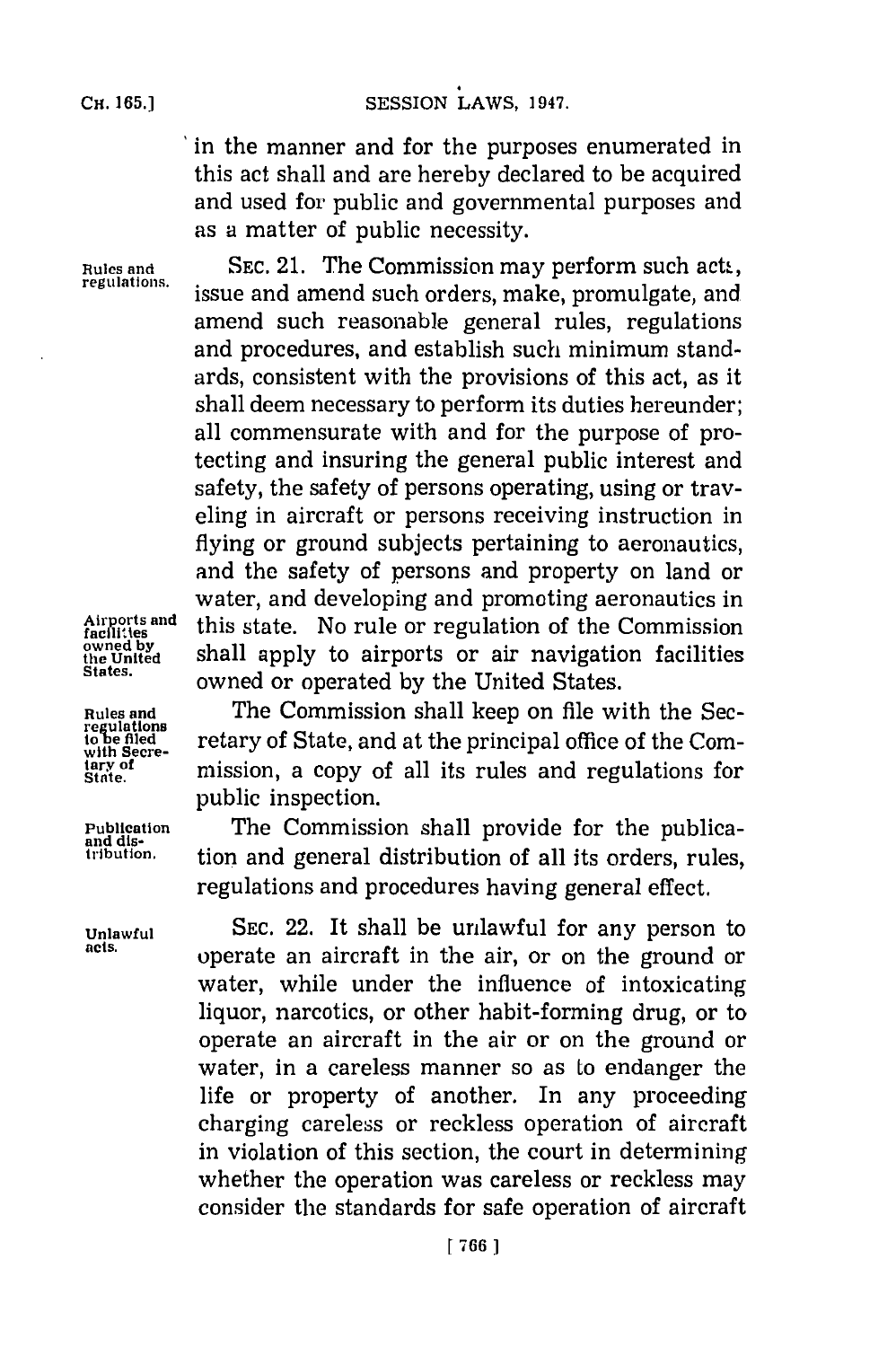prescribed **by** Federal statutes or regulations governing aeronautics.

SEC. 23. It shall be unlawful for any person to certificate prate or cause or authorize to be operated any civil or license operate or cause or authorize to be operated any civil **of aircraft** aircraft within this state unless such aircraft has **and airman.** an appropriate effective certificate, permit or license issued **by** the United States, if such certificate, permit or license is required **by** the United States. It shall be unlawful for any person to engage in areonautics as an airman in the state unless he has an appropriate effective airman certificate, permit, rating or license issued **by** the United States authorizing him to engage in the particular class of aeronautics in which he is engaged, if such certificate, permit, rating or license is required **by** the United States.

Where a certificate, permit, rating or license is **To be kept**<br>usired for an airman by the United States, it shall inview required for an airman **by** the United States, it shall **in ve** be kept in his personal possession when he is opcrating within the state. Where a certificate, permit or: license is required **hy** the United States for an aircraft, it shall be carried in the aircraft at all times while the aircraft is operating in the state and shall be conspicuously posted in the aircraft where it may be readily seen **by** passengers or inspectors. **Insrection of** Such certificates shall be presented for inspection upon the demand of any peace officer, or any other officer of the state or of a municipality or member, official or employee of the Department of Aeronautics authorized pursuant to this act to enforce the aeronautics laws, or any official, manager or person in charge of any airport, or upon the reasonable request of any person.

**SEC.** 24. Any person violating any of the provi- **violations.** sions of this act, or any of the rules, regulations or orders issued pursuant thereto, shall be guilty of a misdemeanor and shall be punished **by** a fine **of Penalty a** not more than one hundred dollars **(\$100)** or **by meanor.**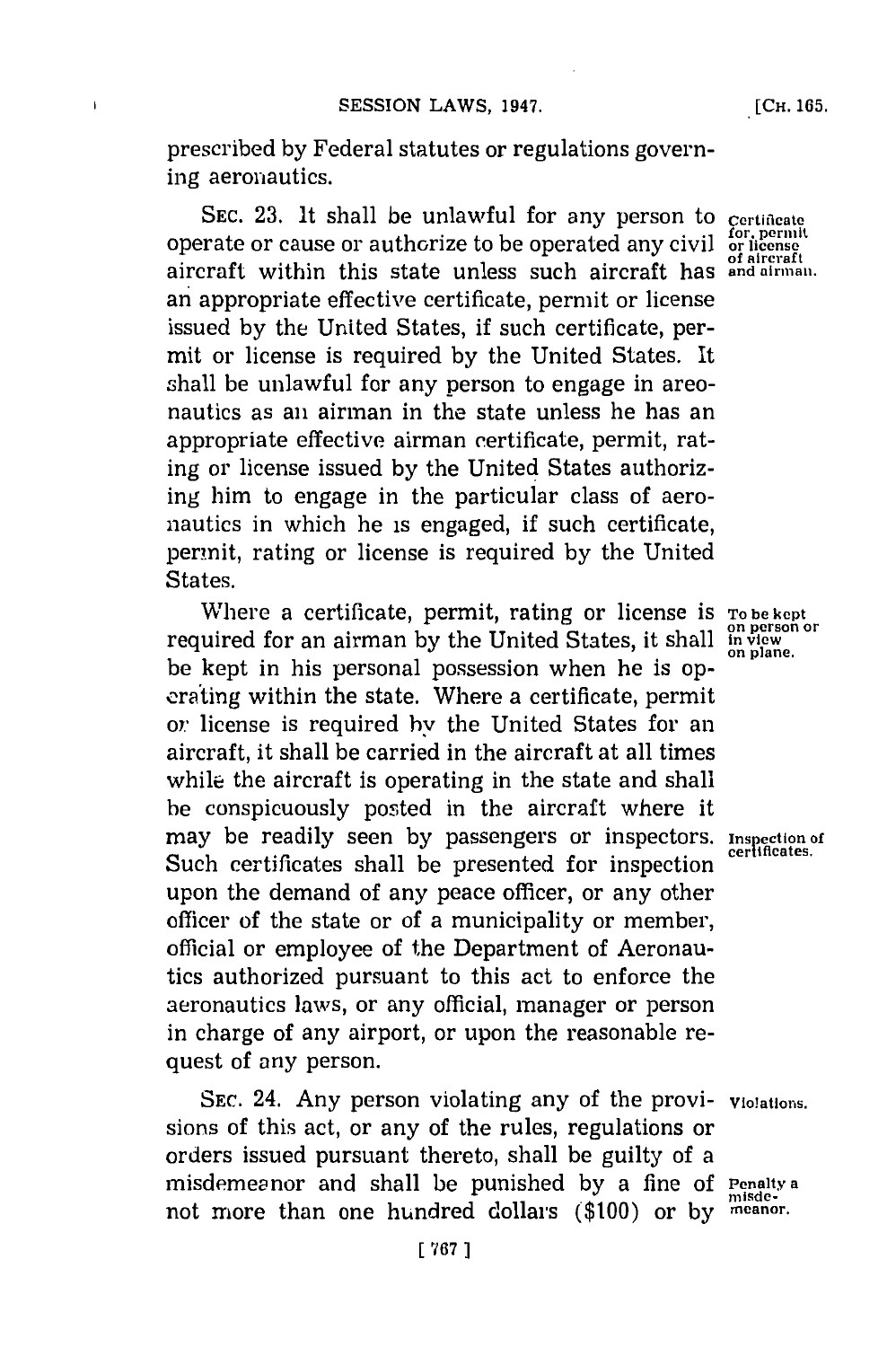**CH. 165.]**

 $\cdot$  :  $\hat{\mathbf{r}}$ 

**Penalty a** imprisonment for not more than thirty days, or both gross mis-<br>gross mis-<br>demeanor. such fine and imprisonment: *Provided*, That any such fine and imprisonment: Provided, That any person violating any of the provisions of section 22 or **23** of this act shall be guilty of a gross misdemeanor which shall be punished **by** a fine of not more than one thousand dollars **(\$1,000)** or **by** imprisonment for not more than one year or **by** both in any proceeding brought in Superior Court and **by** a fine of not more than five hundred dollars **(\$500)** or **by** imprisonment for not more than six months or **by** both in any proceedings brought in Justice Court. In addition to, or in lieu of, the penalties provided in this section, or as a condition to the suspension of a sentence which may be im-Court may impose addi<sub>-</sub> posed pursuant thereto, the court in its discretion tional or may prohibit the violator from operating an airtional or a may prohibit the violator from operating an air-<br>other<br>penalty. *oneft within the state for such nomiad as it west de* craft within the state for such period as it may determine but not to exceed orie year. Violation of the duly imposed prohibition of the court may be treated as a separate offense under this section or as a contempt of court.

**Registration SEC. 25.** Subject to the limitations of this section, **of aircraft,** the Commission is authorized to require that every aircraft- shall be registered with the Commission **for** each year in which the aircraft is operated within this state. The Commission may charge for each such registration, and each annual renewal thereof, ree, the sum of ten dollars **(\$10).** Registration certificates issued after expiration of the first six months of the annual registration year, as prescribed **by** the Commission, shall be issued at the rate of fifty per cent  $(50\%)$  of the annual fee.

**regitered.** Possession of the appropriate effective Federal certificate, permit, rating or license relating to ownership and airworthiness of the aircraft, and payment of the fee duly required pursuant to the provisions of this section shall be the only requisites for registration of an aircraft under this section.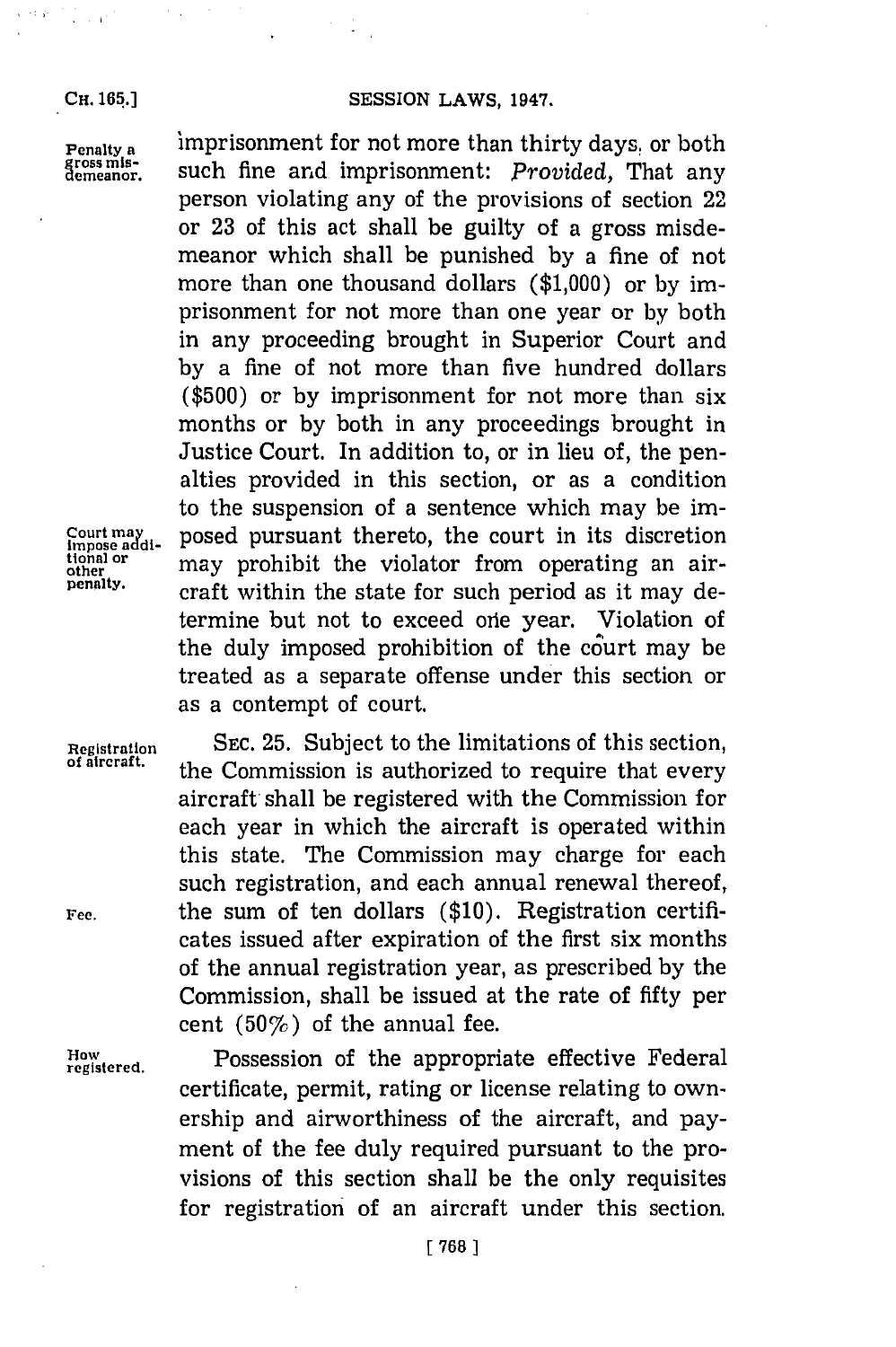Registration shall be effected **by** filing with the Commission a written statement containing the information reasonably required **by** the Commission for such purposes. It shall not be necessary for the registrant to provide the Commission with originals or copies of Federal certificates, permits, ratings or licenses. The Commission may issue certificates of Evidence of registration, or such other evidences of registration or payment of fees as it may deem proper; and in connection therewith may prescribe requirements for the possession and exhibition of such certificates or other evidences: *Provided,* That the provisions **Exceptions.** of this section shall not apply to: (a) an aircraft owned **by** and used. exclusively in the service **Of Publicly** any government or any political subdivision thereof, including the government of the United States, any state, territory, or possession of the United States, or the District of Columbia, which is not engaged in carrying persons or property for commercial purposes;

**(b)** an aircraft registered under the laws of a **Foreign.** foreign country;

(c) an aircraft which is owned **by** a non-resident **Non**and registered in another state: *Provided*, That if said aircraft shall remain in and/or be based in this state for a. period of ninety days or longer it shall not be exempt under this section;

**(d)** an aircraft engaged principally in commer- **Interstate** cial flying constituting an act of interstate or foreign commerce. commerce.

SEc. **26.** Except as hereinafter provided, the Commission is authorized to provide for the ap- **airport sites.** proval of airport sites and the issuance of certificates of such approvals. No charge shall be made for any such approval and certificates of such approval shall be issued without charge to all persons requesting certificate. them. Any municipality or person desiring or planning to construct or establish an airport may, prior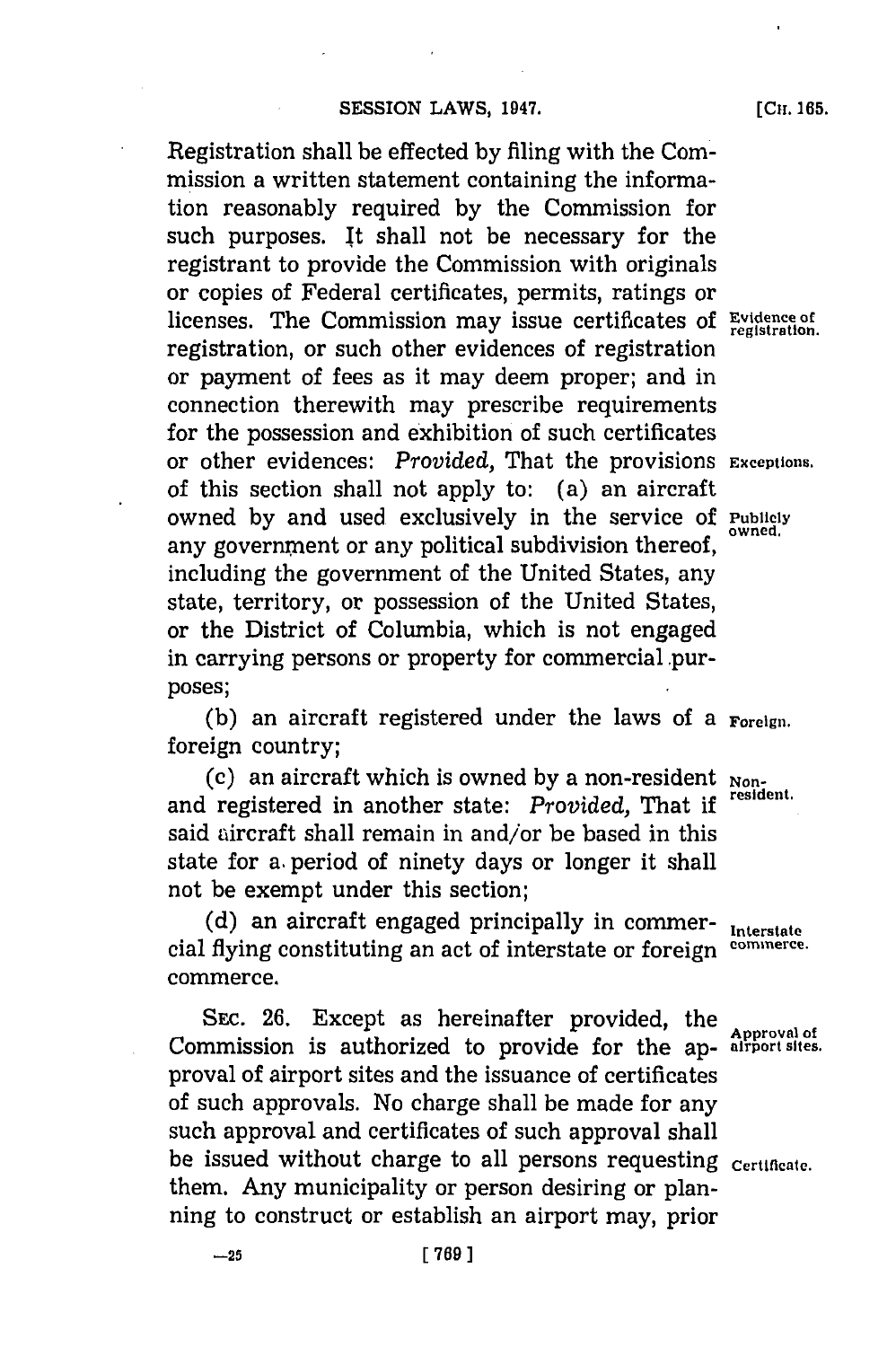to the acquisition of the site or prior to the construction or establishment of the proposed airport, make application to the Commission for approval of the site. The Commission shall with reasonable **Minimum.** dispatch grant approval of a site **if** it is satisfied that **standards.** the site is adequate, that if constructed or established it will conform to minimum standards of safety, and that safe air traffic patterns could be worked out for such proposed airport and for all existing airports and approved airport sites in its vicinity. An approval of a site may be granted sub-**Conditions.** ject to any reasonable conditions which the Commission may deem necessary to effectuate the purposes of this section, and shall remain in effect, unless sooner revoked **by** the Commission, until a license for an airport located on the approved site **Revocation** has been issued. The Commission may, after notice **of approval after notice** and opportunity for hearing to holders of certificates of an approval, revoke such approval when it shall reasonably determine that there has been an abandonment of the airport site, or a failure within the time prescribed, or if no time was prescribed. within a reasonable time, to develop the site as an airport or to comply with the conditions of the approval, or that because of a change of physical or legal conditions or circumstances the site is no longer usable for the aeronautical purposes for which **Exception** the approval was granted. No approval shall be re-<br>of existing quired for the site of any existing airport. quired for the site of any existing airport.

Licensing SEC. 27. The Commission is authorized to pro-<br>of alrports. vide for the licensing of airports and the annual renewal of such licenses. It may charge license fees **Fees,** not exceeding one hundred dollars **(\$100)** for each original license, and not exceeding fifty dollars **(\$50)** for each renewal thereof. The Commission shall, with reasonable dispatch, upon receipt of an appli-**Renewals,** cation for an original license and the payment of the duly required fee therefor, issue an appropriate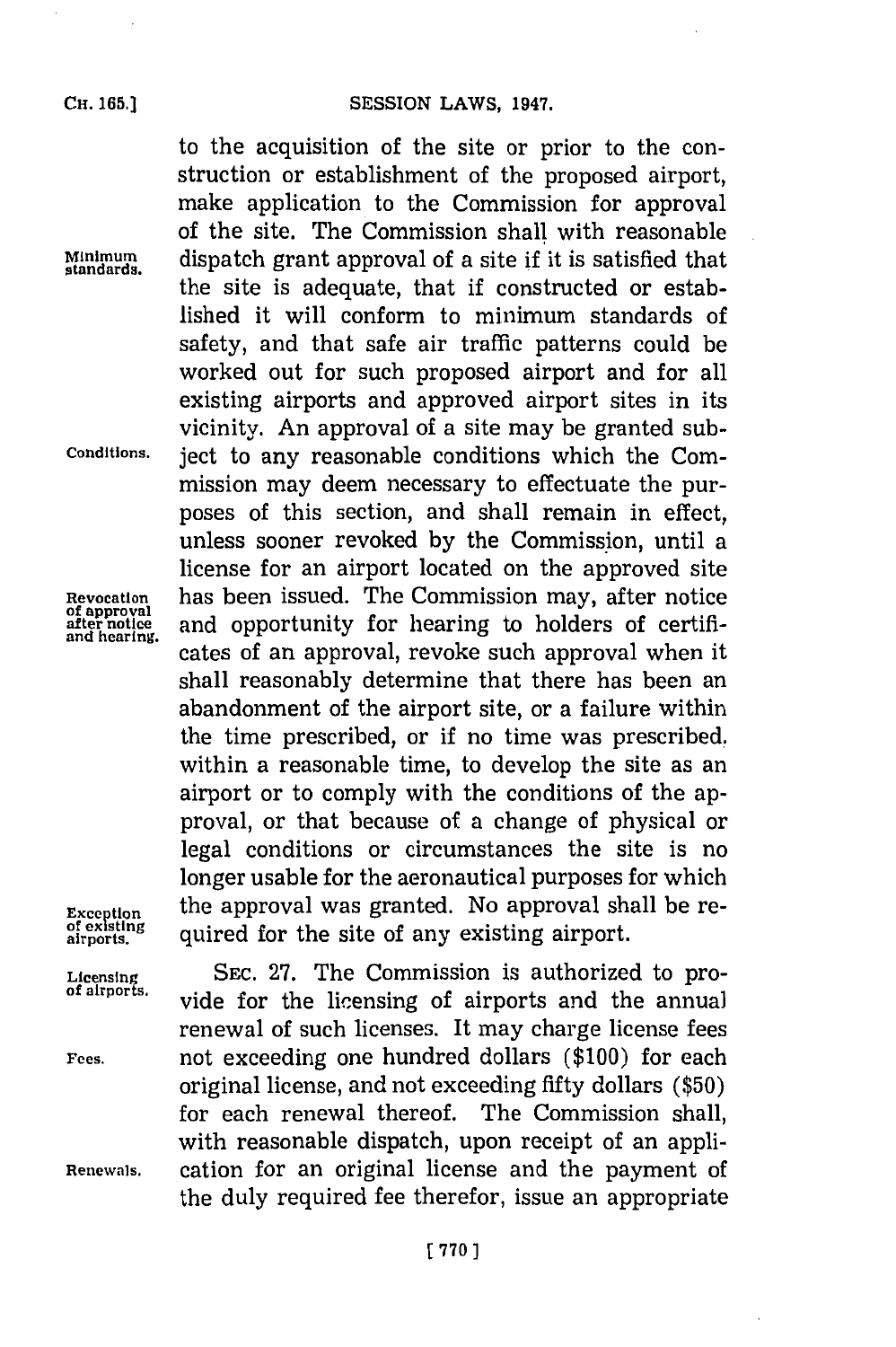license. **All** licenses shall be renewable annually upon payment of the fees prescribed. Licenses and renewals thereof may be issued subject to any rea- **conditions.** sonable conditions that the Commission may deem necessary to effectuate the purposes of this section. The Commission may, after notice and opportunity **Revocation** for hearing to the licensee, revoke any license or after notice<br>and hearing to the licensee, revoke any license or after notice renewal thereof, or refuse to issue a renewal, when it shall reasonably determine that there has been an abandonment of the airport as such, or that there has been a failure to comply with the conditions of the license or renewal thereof, or that because of change of physiral or legal conditions or circumstances the airport has become either unsafe or unusable for the aeronautical purposes for which the license or renewal was issued. It shall be unlawful for any municipality, or officer or employee thereof, or any person to operate an airport without an appropriate license for such, as may be duly required **by** rule or regulation issued pursuant to this subsection.

In connection with the grant of approval of a pro-  $\frac{Pubble \text{ he}}{P}$ posed airport site or the issuance of an airport **proval of** license, the Commission may, on its own motion or upon the request of an affected or interested person, hold a public hearing thereon.

The provisions of this section shall not apply to **Airports** airports owned or operated by the United States. **the United** The Commission may exempt any other class of air-The Commission may exempt any other class of airports, pursuant to a reasonable classification or **sion.** grouping, from any rule or regulation promulgated or from any requirement of such rule or regulation if it finds that the application of such rule, regulation or requirement would be an undue burden on such class and is not required in the interest of public safety.

SEc. **28.** The Commission or any member thereof and the Director or any officer or employee of the

**[771]**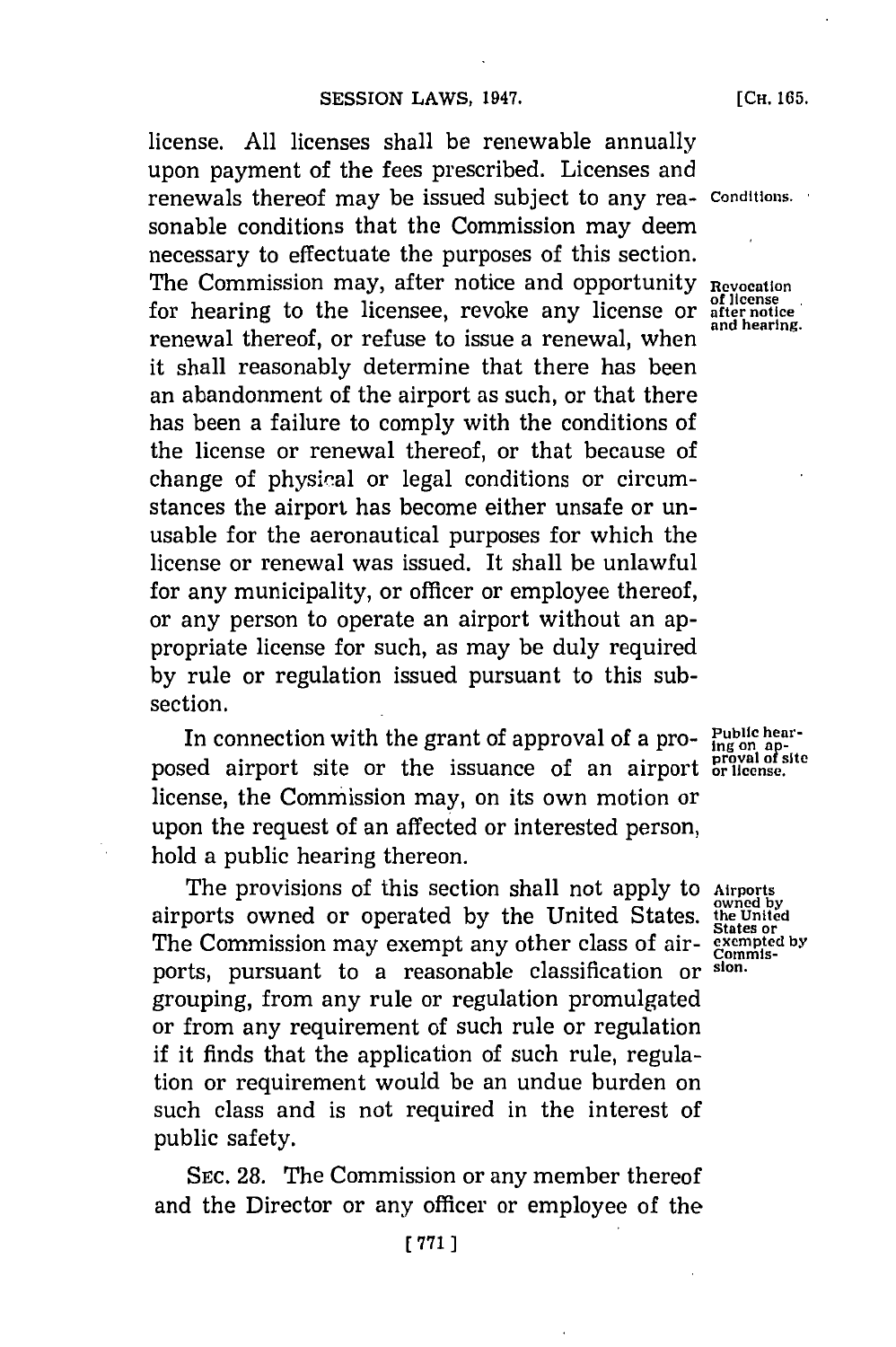**CH. 165.)**

 $\mathcal{L}$ 

**Investiga-** Commission designated **by** it shall have the power  $\frac{\text{thons}}{\text{quirls and}}$  to hold investigations, inquiries and hearings con**hearings.** cerning matters covered **by** the provisions of this **Accidents,** act including accidents in aeronautics within this state. Hearings shall be open to the public and, except as hereinafter provided, shall be held upon such call or notice as the Commission shall deem advisable. Each member of the Commission, the Director and every officer or employee of the Com-**Oaths,** mission designated **by** it to hold any inquiry, investigation or hearing shall have the power to administer oaths and affirmations, certify to all official acts, **Subpoenas,** issue subpoenas, and order the attendance of witnesses and the production of papers, books and documents. In case of the failure of any person to comply with any subpoena or order issued under Aid by **the authority of this section, the Commission or its court,** authorized representatives may invoke the aid of any competent court of general jurisdiction. The court may thereupon order such person to comply with the requirements of the subpoena or order or to give evidence touching the matter in question. **Contempt.** Failure to obey the order of the court may be punished **by** the court as a contempt thereof.

Joint SEC. 29. The Commission is authorized to confer **conferences.** with or to hold joint hearings with any agency of the United States in connection with any matter arising under this act, or relating to the development of aeronautics.

May obtain **The Commission is authorized to avail itself of** records, etc.<br> *The comperation, services, records and facilities of* **the cooperation, services, records and facilities of** records, etc.,<br>from and **the cooperation, services, records and facilities of**<br>make same<br>available to the agencies of the United States as fully as may make same<br>available to **the agencies of the United States as fully** as may united<br>States and be practicable in the administration and enforcement **Stas anies,** practicable in the administration and enforcement itsagncis.of this act, and shall furnish to the agencies of the United States such services, records and facilities as may be practicable.

**Report of** The Commission shall report to the appropriate **accidents.** agency of the United States all accidents in areonautics in this state of which it is informed, and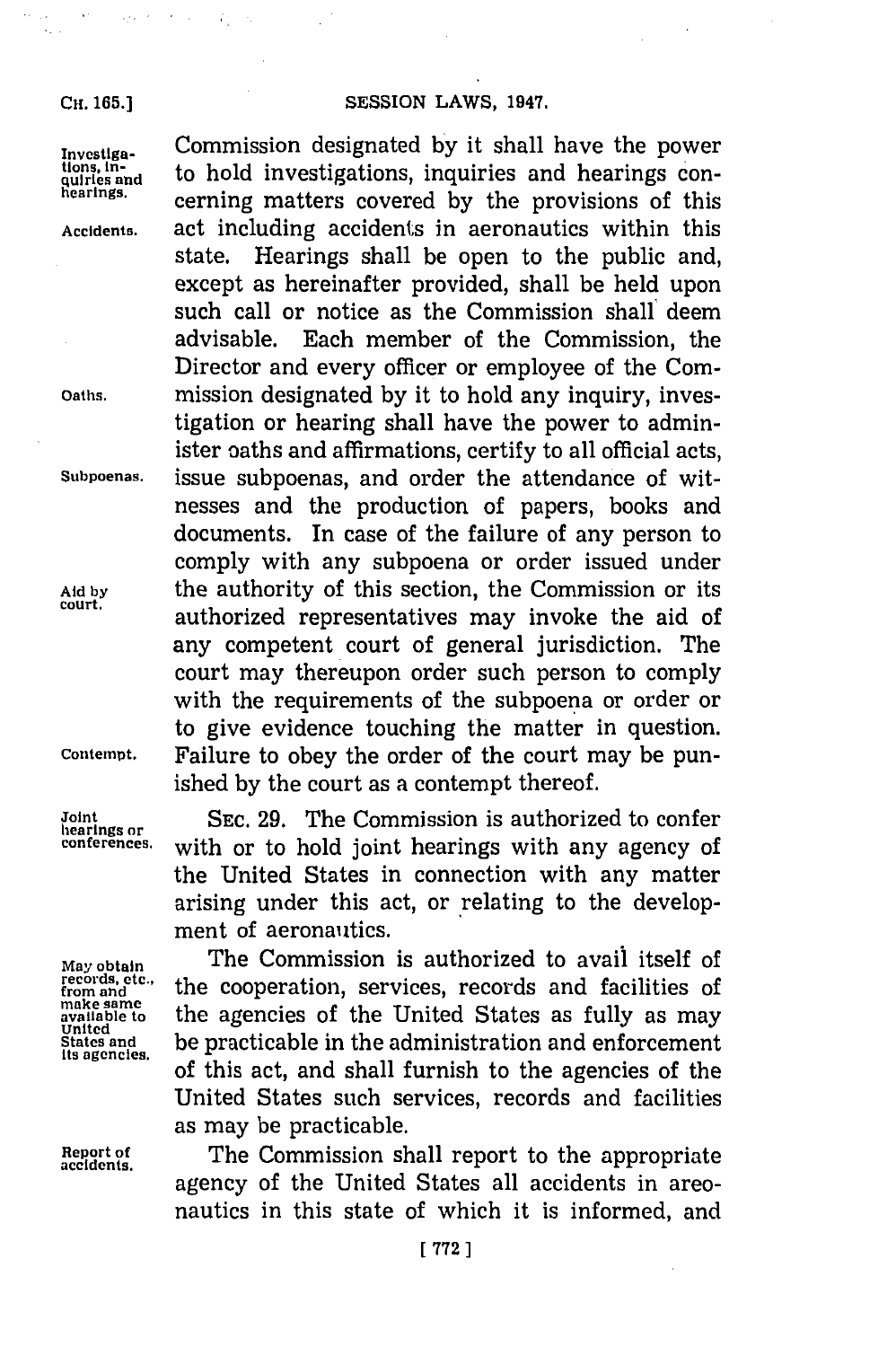shall in so far *as* is practicable preserve, protect and **protection** prevent the removal of the component parts of any of parts etc. prevent the removal of the component parts of any aircraft involved in an accident being investigated **by** it until the Federal agency institutes an investigation.

**SEC. 30.** In carrying out the provisions of this **State** act the Commission may use the facilities and ser-municipalivices of other agencies of the state and of the mu- **cooperate.** nicipalities of the state to the utmost extent possible,. and such agencies and municipalities are authorized and directed to make available their facilities and services.

**SEC. 31.** It shall be the duty of the Commission, **Enforcement 9fti act.** its members, Director, officers and employees of the **o'** Commission, and every state and municipal officer charged with the enforcement of state and municipal laws, to enforce and assist in the enforcement of this act and of all other laws of this state relating to aeronautics.

**SEC. 32.** Every order of the Commission requir- **orders of Commis.** ing performance of certain acts or compliance with **sioner.** certain requirements and any denial or revocation of an approval, certificate or license shall set forth the reasons and shall state the acts to be done or requirements to be met before approval **by** the Commission will be given or the approval, license or certificate granted or restored or the order modified or changed. Orders issued **by** the Commission pur- **Service** suant to the provisions of this act shall be served upon the persons affected either **by** registered mail or in person. In every case where notice and opportunity for hearing are required under the provisions of this act the order of the Commission shall, on not **Hearings.** less than ten days notice, specify a time when and place where the person affected may be heard, or the time within which he may request hearing, and such order shall become effective upon the expiration of the time for exercising such opportunity for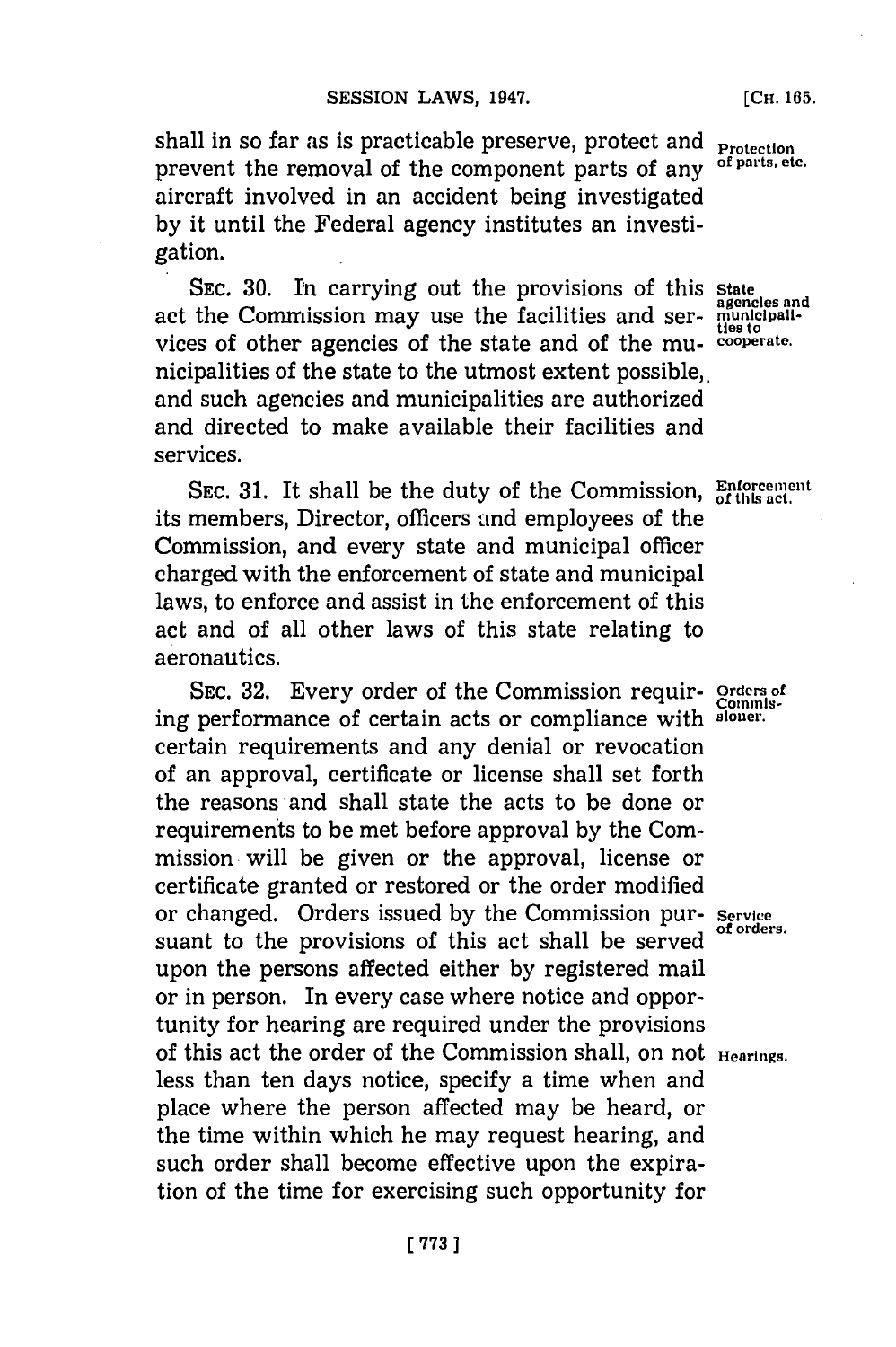$\lambda$ 

hearing, unless a hearing is held or requested within the time provided, in which case the order shall be suspended until the Commission shall affirm, disaffirm or modify such order after hearing held or default **by** the person affected. To the extent prac-**Where** ticable, hearings on such orders shall be in the **hearings** county where the affected person resides or does business. Any person aggrieved **by** an order of the Commission or **by** the grant, denial or revocation of any approval, license or certificate may have the action of the Commission reviewed **by** the courts of **Review** this state in the manner provided for, and subject<br>of orders, to the mulge of leur emplicable to the neutron of the **of orders,** to the rules of law applicable to the review of the orders of other administrative bodies of the state.

Reports of SEC. 33. The Commission is authorized to report commis-<br>sion<sup>s</sup> **to the appropriate federal agencies and agencies of**<br>activities, other states all proceedings instituted charging vio**activities,** other states all proceedings instituted charging violation of sections 22 and **23** of this act and all penalties, of which it has knowledge, imposed upon airmen or the owners or operators of aircraft for violations of the law of this state relating to aero-**Receiving re-** nautics or for violations of the rules, regulations or **ports from others,** orders of the Commission. The Commission is authorized to receive reports of penalties and other data from agencies of the Federal government and other states and, when necessary, to enter into **Agreements** agreements with Federal agencies and the agencies **regarding** of other states governing the delivery, receipt, exchange and use of reports and data. The Commission may make the reports and data of the Federal agencies, the agencies of other states, and the courts of this state available, with or without request therefor, to any and all courts of this state.

**Appropria- SEC.** 34. There is hereby appropriated from the **tion.** general fund the sum of two hundred **fifty** thousand dollars **(\$250,000)** to carry out the purposes of this act, of which sum an amount of not to exceed fifty thousand dollars **(\$50,000)** shall be used for the

**[ 774 1**